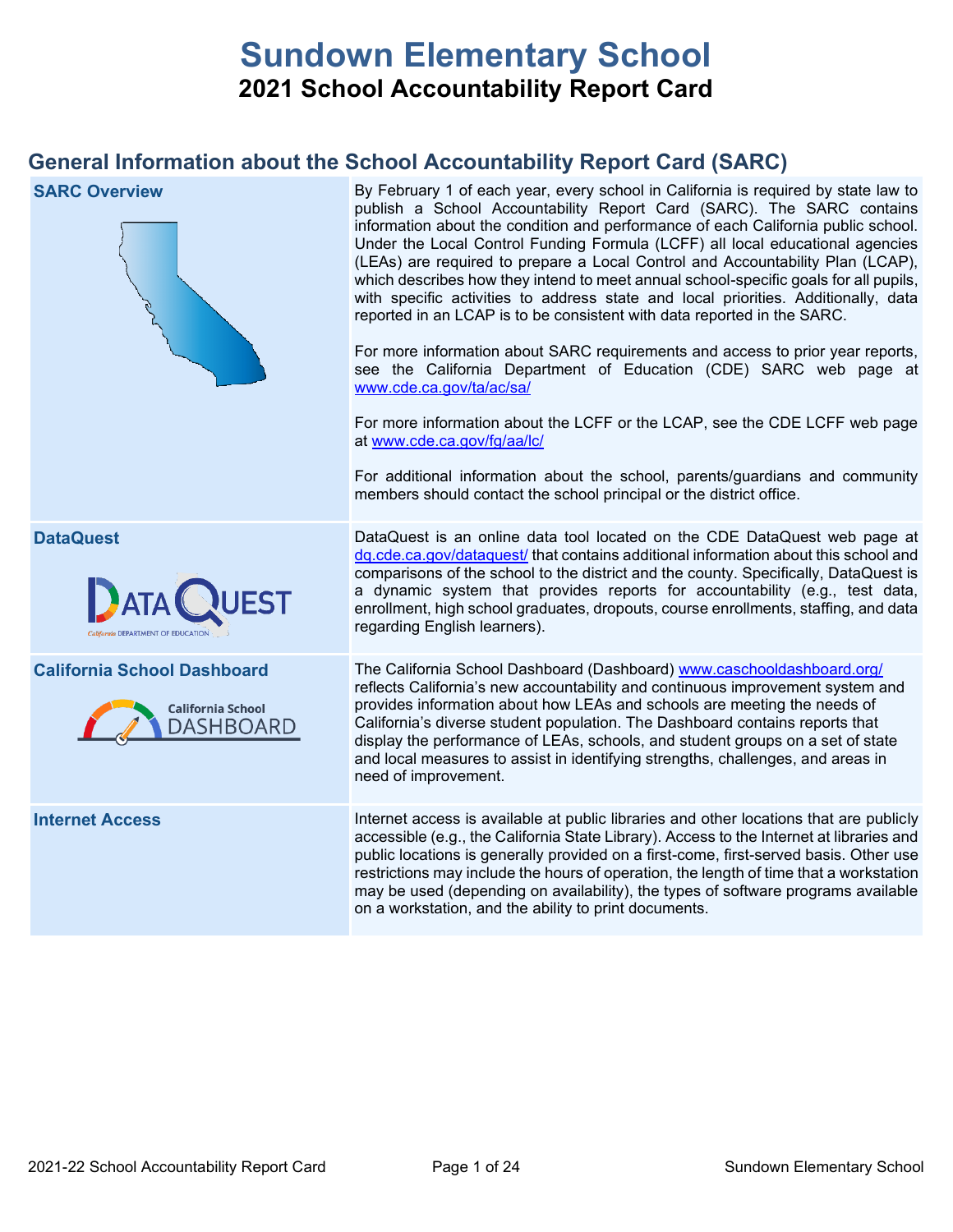## **2021-22 School Contact Information**

| $\blacksquare$                                     |                                  |  |  |  |
|----------------------------------------------------|----------------------------------|--|--|--|
| <b>School Name</b>                                 | <b>Sundown Elementary School</b> |  |  |  |
| <b>Street</b>                                      | 6151 W Avenue J-8                |  |  |  |
| City, State, Zip                                   | Lancaster, CA 93536              |  |  |  |
| <b>Phone Number</b>                                | (661) 722-3026                   |  |  |  |
| <b>Principal</b>                                   | Amy Brouwer                      |  |  |  |
| <b>Email Address</b>                               | a.brouwer@westside.k12.ca.us     |  |  |  |
| <b>School Website</b>                              |                                  |  |  |  |
| County-District-School (CDS) Code 19-65102-6111520 |                                  |  |  |  |

| 2021-22 District Contact Information |                                           |  |  |  |
|--------------------------------------|-------------------------------------------|--|--|--|
| <b>District Name</b>                 | Westside Union Elementary School District |  |  |  |
| <b>Phone Number</b>                  | (661) 722-0716                            |  |  |  |
| Superintendent                       | Regina Rossall                            |  |  |  |
| <b>Email Address</b>                 | r.rossall@westside.k12.ca.us              |  |  |  |
| <b>District Website Address</b>      | www.westside.k12.ca.us                    |  |  |  |

### **2021-22 School Overview**

#### **School Description**

At Sundown Elementary School, our positive school environment fosters mutual respect for one another. This requires parent, school, and student responsibility to assure academic success, the development of appropriate social skills, the enhancement of student self-esteem, and knowledge of the Anti-Bullying Policies. We look forward to your continued involvement in your child's education and your participation in school events throughout the coming year. Our goal is to strengthen the homeschool relationship by building a strong partnership with parents. Parents have an open invitation to volunteer, to participate, and to share in the setting and achievement of our school's goals for our children through School Site Council (SSC), the PTA, English Learner's Advisory Committee (ELAC), and District level committees. We look forward to continued implementation of the Boy's Town Social Skills training for our students and staff to add to the positive climate of our school. Our staff is committed to using data to help improve our teaching and student learning.

Sundown, located in the northwest portion of the Antelope Valley, near the intersection of Avenue J and 60th Street West houses approximately 1000 students. While the student ethnic profile at Sundown includes representation from a broad spectrum of races, the majority of students are Hispanic. Our school site is composed of a main building built in 1994 and 21 permanent portables. We also have after school child care program sponsored by the YMCA and one through the City of Lancaster.

#### **Mission Statement**

Our mission as a professional learning community is to establish a strong academic and social-emotional foundation for all students to prepare them to be successful and responsible citizens in our diverse community.

#### **Vision Statement**

Our vision is to provide every child with a variety of learning opportunities in order to meet their needs and celebrate their growth.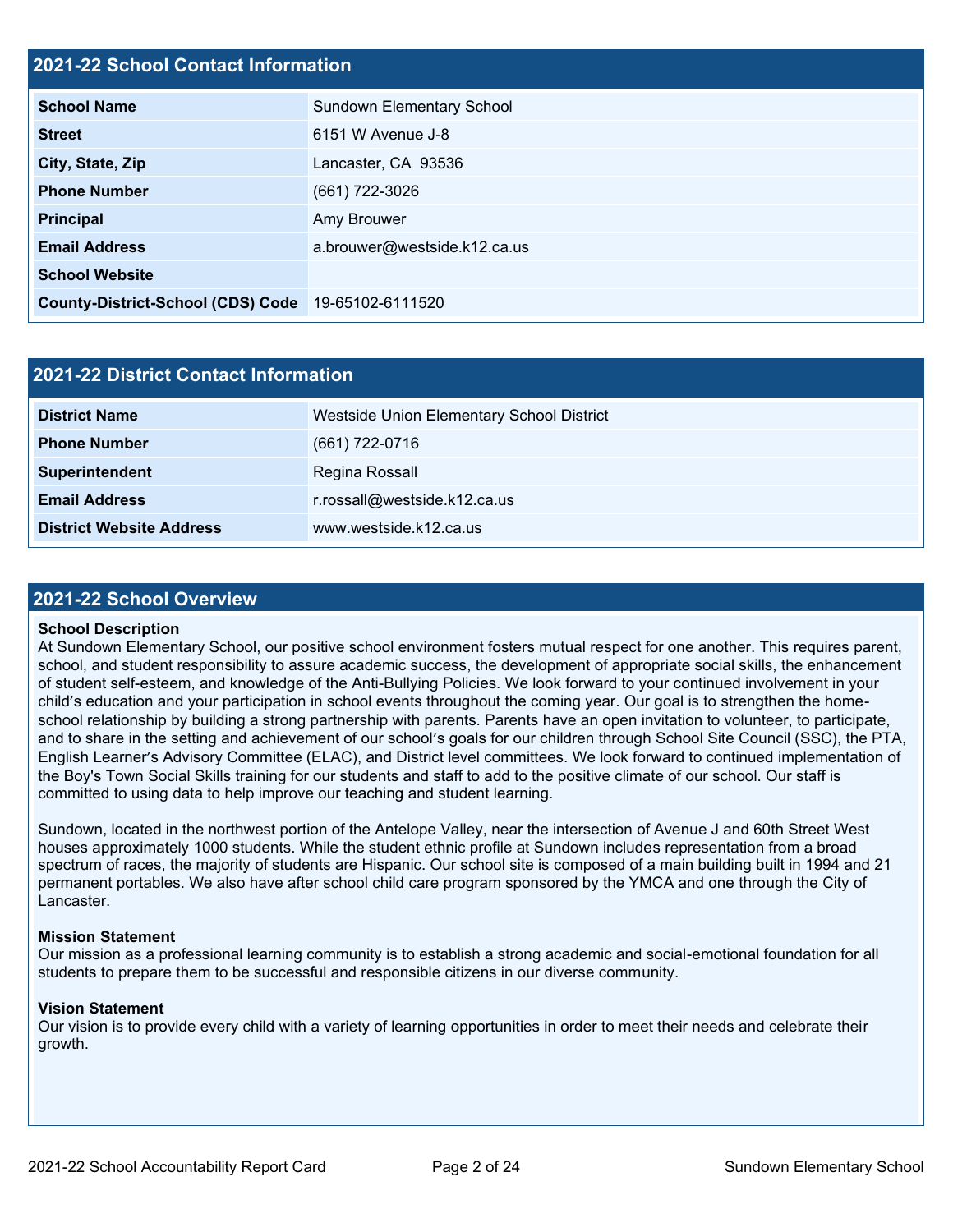#### **Core Values**

- Compassion
- Community
- Positivity
- Kindness
- Equity

## **About this School**

## **2020-21 Student Enrollment by Grade Level**

| <b>Grade Level</b>      | <b>Number of Students</b> |
|-------------------------|---------------------------|
| Kindergarten            | 87                        |
| Grade 1                 | 128                       |
| Grade 2                 | 139                       |
| Grade 3                 | 121                       |
| Grade 4                 | 145                       |
| Grade 5                 | 140                       |
| Grade 6                 | 136                       |
| <b>Total Enrollment</b> | 896                       |

## **2020-21 Student Enrollment by Student Group**

| <b>Student Group</b>                   | <b>Percent of Total Enrollment</b> |
|----------------------------------------|------------------------------------|
| <b>Asian</b>                           | 1.9                                |
| <b>Black or African American</b>       | 16.4                               |
| <b>Filipino</b>                        | 0.8                                |
| <b>Hispanic or Latino</b>              | 48.4                               |
| <b>Two or More Races</b>               | 7                                  |
| <b>White</b>                           | 25.1                               |
| <b>English Learners</b>                | 5.9                                |
| <b>Foster Youth</b>                    | 4.2                                |
| <b>Homeless</b>                        | 8.7                                |
| <b>Socioeconomically Disadvantaged</b> | 56                                 |
| <b>Students with Disabilities</b>      | 13.4                               |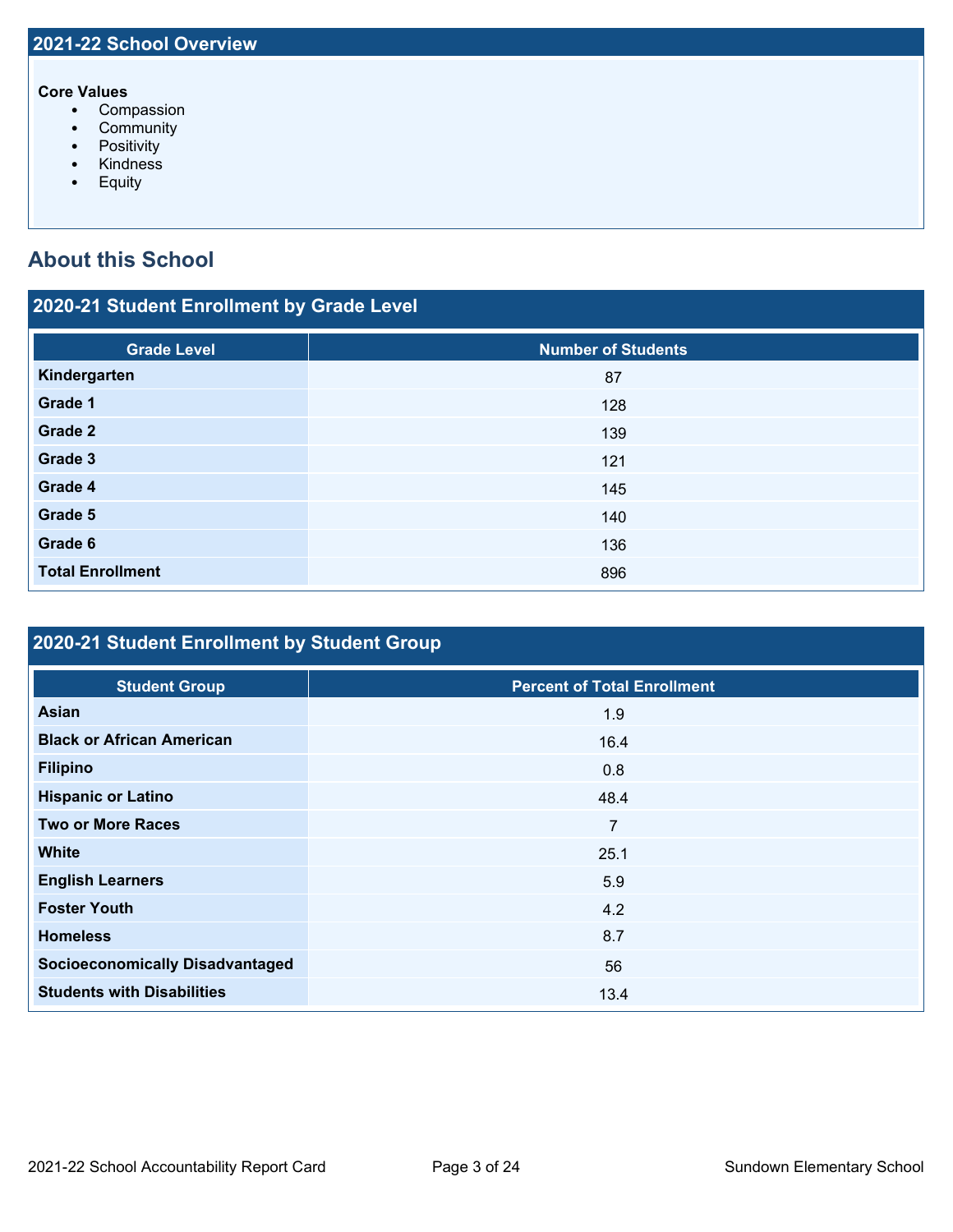## **A. Conditions of Learning State Priority: Basic**

The SARC provides the following information relevant to the State priority: Basic (Priority 1):

- Degree to which teachers are appropriately assigned and fully credentialed in the subject area and for the pupils they are teaching;
	- Pupils have access to standards-aligned instructional materials; and
- School facilities are maintained in good repair

Note: For more information refer to the Updated Teacher Equity Definitions web page at<https://www.cde.ca.gov/pd/ee/teacherequitydefinitions.asp>

## **2019-20 Teacher Preparation and Placement**

| <b>Authorization/Assignment</b>                                                                 | 2019-20 |
|-------------------------------------------------------------------------------------------------|---------|
| Fully (Preliminary or Clear) Credentialed for Subject and Student Placement (properly assigned) |         |
| Intern Credential Holders Properly Assigned                                                     |         |
| Teachers Without Credentials and Misassignments ("ineffective" under ESSA)                      |         |
| Credentialed Teachers Assigned Out-of-Field ("out-of-field" under ESSA)                         |         |
| <b>Unknown</b>                                                                                  |         |
| <b>Total Teaching Positions</b>                                                                 |         |
|                                                                                                 |         |

Note: The data in this table is based on Full Time Equivalent (FTE) status. One FTE equals one staff member working full time; one FTE could also represent two staff members who each work 50 percent of full time. Additionally, an assignment is defined as a position that an educator is assigned to based on setting, subject, and grade level. An authorization is defined as the services that an educator is authorized to provide to students.

## **2019-20 Teachers Without Credentials and Misassignments (considered "ineffective" under ESSA)**

| <b>Authorization/Assignment</b>                              | 2019-20 |
|--------------------------------------------------------------|---------|
| <b>Permits and Waivers</b>                                   |         |
| <b>Misassignments</b>                                        |         |
| <b>Vacant Positions</b>                                      |         |
| <b>Total Teachers Without Credentials and Misassignments</b> |         |

## **2019-20 Credentialed Teachers Assigned Out-of-Field (considered "out-of-field" under ESSA)**

| <b>Indicator</b>                                              | 2019-20 |
|---------------------------------------------------------------|---------|
| <b>Credentialed Teachers Authorized on a Permit or Waiver</b> |         |
| <b>Local Assignment Options</b>                               |         |
| <b>Total Out-of-Field Teachers</b>                            |         |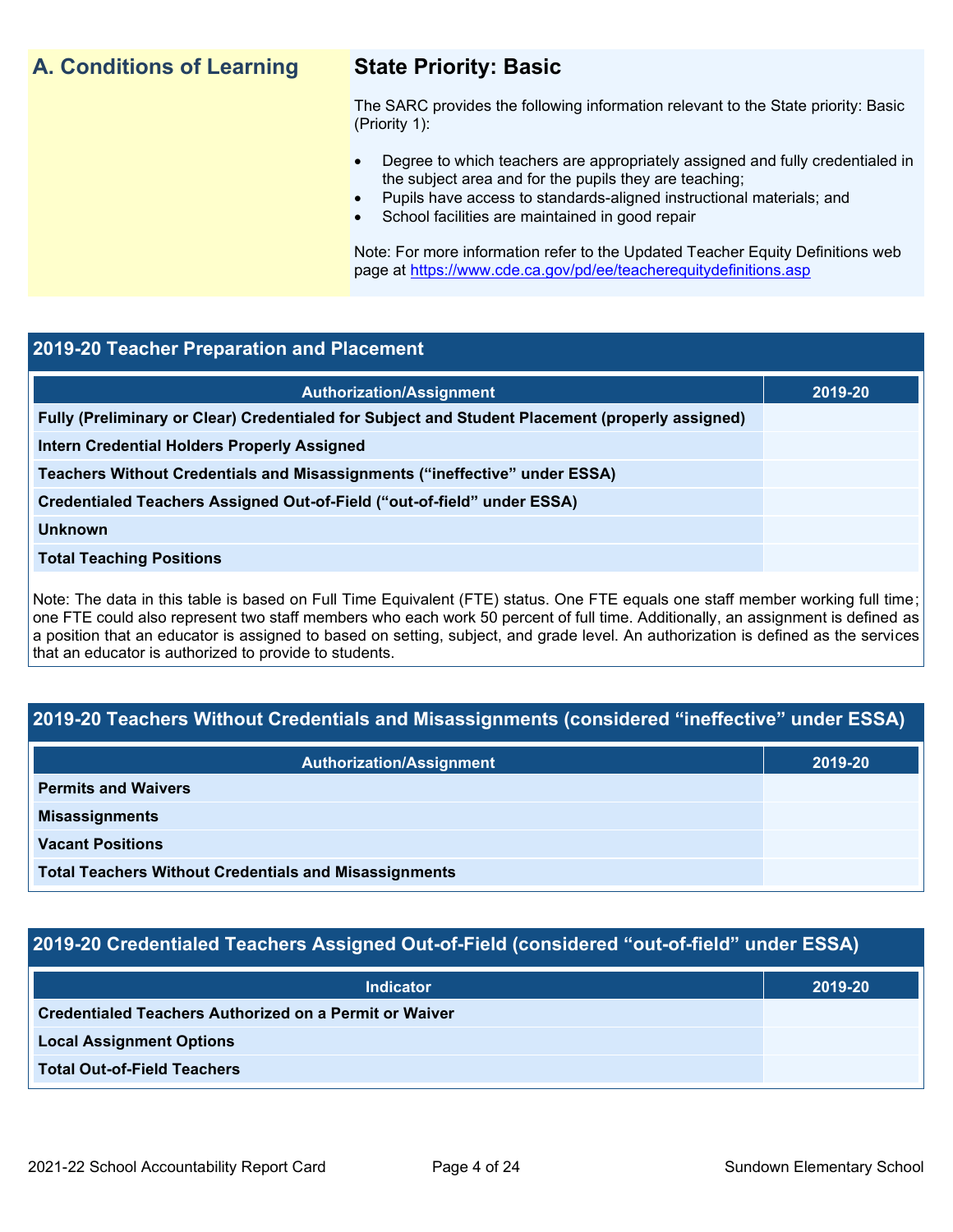## **2019-20 Class Assignments**

| <b>Indicator</b>                                                                                                                                    | 2019-20 |
|-----------------------------------------------------------------------------------------------------------------------------------------------------|---------|
| <b>Misassignments for English Learners</b><br>(a percentage of all the classes with English learners taught by teachers that are misassigned)       |         |
| No credential, permit or authorization to teach<br>(a percentage of all the classes taught by teachers with no record of an authorization to teach) |         |

## **2021-22 Quality, Currency, Availability of Textbooks and Other Instructional Materials**

Westside Union School District provides all students with textbooks and other instructional materials to support the district's adopted curricular programs. Funding is provided by the state for the acquisition of textbooks and instructional materials that are aligned with State Board adopted content standards in Reading/Language Arts/English Language Development, Mathematics, History/Social Science, and Science. The following are the instructional programs currently adopted by our district:

### **Year and month in which the data were collected Constanting Constanting Constanting Constanting Constanting October 2020**

| <b>Subject</b>                                         | Textbooks and Other Instructional Materials/year of<br><b>Adoption</b> | <b>From</b><br><b>Most</b><br><b>Recent</b><br><b>Adoption</b> | <b>Percent</b><br><b>Students</b><br><b>Lacking Own</b><br><b>Assigned</b><br>Copy |
|--------------------------------------------------------|------------------------------------------------------------------------|----------------------------------------------------------------|------------------------------------------------------------------------------------|
| <b>Reading/Language Arts</b>                           | TK Houghton Mifflin Splash (2012)                                      | Yes                                                            | $\mathbf 0$                                                                        |
|                                                        | K-5 Houghton Mifflin Harcourt, Journeys CA (2017)                      |                                                                |                                                                                    |
|                                                        | 6-8 McGraw-Hill Education, Study Sync CA (2017)                        |                                                                |                                                                                    |
| <b>Mathematics</b>                                     | TK Houghton Mifflin Harcourt, Expressions (2016)                       | Yes                                                            | $\pmb{0}$                                                                          |
|                                                        | K-5 McGraw Hill, My Math (2015)                                        |                                                                |                                                                                    |
|                                                        | 6-8 Houghton Mifflin Harcourt, Go Math (2015)                          |                                                                |                                                                                    |
| <b>Science</b>                                         | K-5 Savvas Realize, California Elevate Science, 2020                   | Yes                                                            | $\Omega$                                                                           |
|                                                        | 6-8 Amplify Science California, 2020                                   |                                                                |                                                                                    |
| <b>History-Social Science</b>                          | K-5 Pearson, My World California (2019)                                | Yes                                                            | $\mathbf 0$                                                                        |
|                                                        | 6-8 Teachers' Curriculum Institute, History Alive! (2017)              |                                                                |                                                                                    |
| <b>Foreign Language</b>                                | N/A                                                                    |                                                                | N/A                                                                                |
| <b>Health</b>                                          | N/A                                                                    |                                                                | N/A                                                                                |
| <b>Visual and Performing Arts</b>                      | N/A                                                                    |                                                                | N/A                                                                                |
| <b>Science Laboratory Equipment</b><br>$(grades 9-12)$ | N/A                                                                    |                                                                | N/A                                                                                |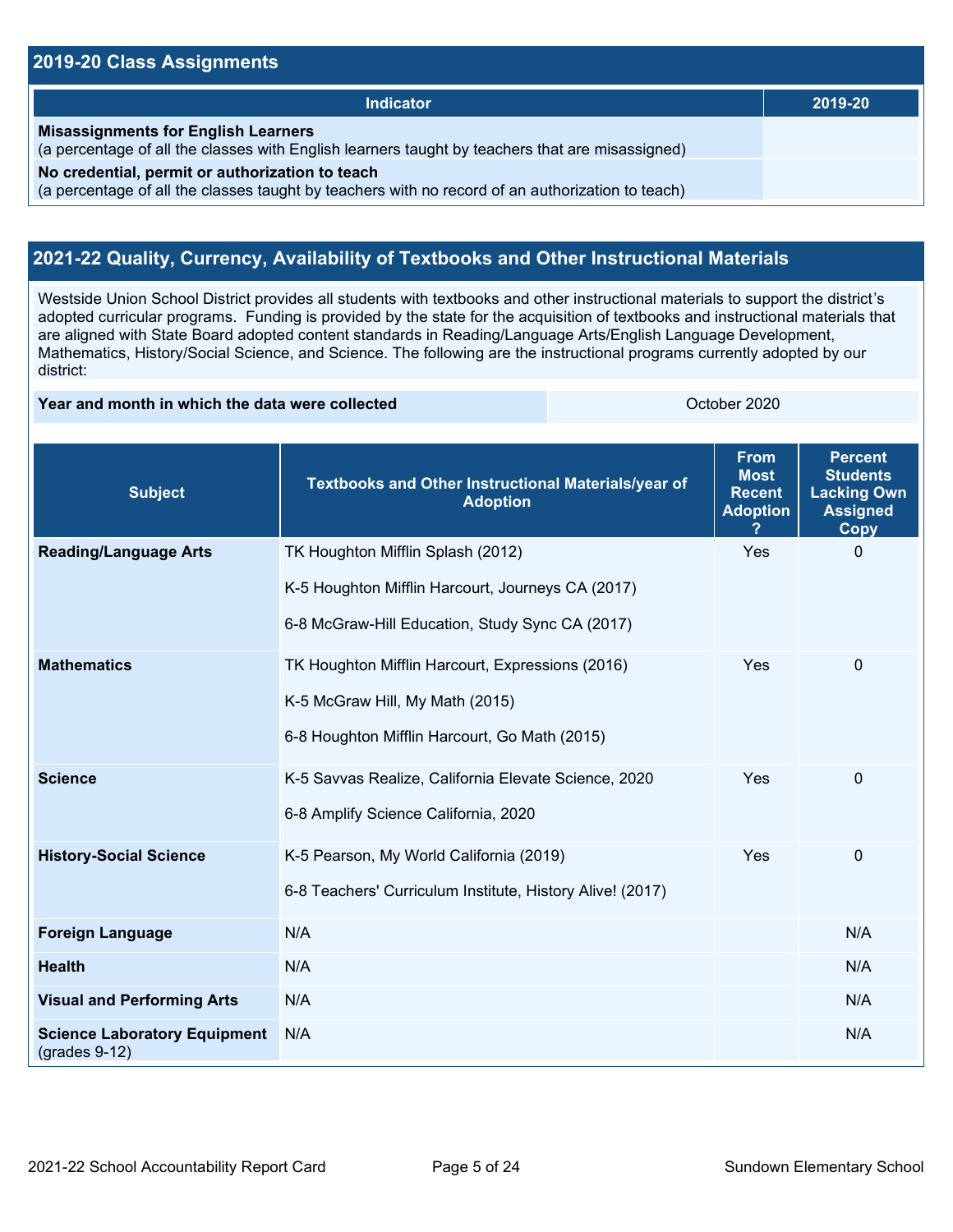## **School Facility Conditions and Planned Improvements**

Since its opening in 1994, Sundown has grown considerably with the addition of a number of portable classrooms and an additional restroom. At this time, no additional portable units are being added to the site, but space remains to add several more if the need were to arise.

In addition to the school description included earlier in this document, Sundown is a safe, clean school. It is bordered on all sides by fencing. The main building houses the library, main office and cafeteria as well as classrooms. Speech, RSP, and SDC all have their own classrooms. We partner with the YMCA to offer before and after school care on our campus.

Our school remains a warm, inviting place to come each day for students, staff and parents. Hallway bulletin boards showcase student work and showcases highlight awards and trophies. Everyone who is part of the Sundown Community collaborates to create a safe, well-maintained facility so that our students have the best possible environment for learning.

#### **Year and month of the most recent FIT report** 11/10/2021 11/10/2021

| <b>System Inspected</b>                                             | <b>Rate</b><br>Good | <b>Rate</b><br>Fair | Rate<br>Poor | <b>Repair Needed and Action Taken or Planned</b>                                                                                                                                                                                                                                                                                                                                                                                                                                                                                                                                                                                                                                                                                      |
|---------------------------------------------------------------------|---------------------|---------------------|--------------|---------------------------------------------------------------------------------------------------------------------------------------------------------------------------------------------------------------------------------------------------------------------------------------------------------------------------------------------------------------------------------------------------------------------------------------------------------------------------------------------------------------------------------------------------------------------------------------------------------------------------------------------------------------------------------------------------------------------------------------|
| <b>Systems:</b><br>Gas Leaks, Mechanical/HVAC, Sewer                | $\mathsf{X}$        |                     |              |                                                                                                                                                                                                                                                                                                                                                                                                                                                                                                                                                                                                                                                                                                                                       |
| Interior:<br><b>Interior Surfaces</b>                               |                     | X                   |              | MULTIPURPOSE ROOM: STAGE FLOOR OLD -<br>PAINT WALLS- BLUE WALLBOARD TORN IN<br><b>SEVERAL AREAS</b><br>ROOM 107: SEVERAL AREAS OF CHIPPED PAINT-<br>ROOM 121: TWO WATER DAMAGED CEILING<br><b>TILES NO CHANGE</b><br>ROOM 123: 2 WATER DAMAGED CEILING TILES -<br>2 CEILING TILE CRACKED AT CORNER<br>ROOM 206: - HOLE IN WALLBOARD WHERE<br><b>CLOCK WAS MOVED NO CHANGE</b><br>ROOM 210: WALLBOARD RIPPED APPROX 2" X 6"<br>UNDER BACK WINDOW - WORN OUT CARPET NO<br><b>CHANGE</b><br>ROOM 216: 3 CIRCULAR TEARS IN WALLBOARD<br>UNDER BACK WINDOW- WORN CARPET WITH<br>SEAM RUNNING THE LENGTH OF THE ROOM<br><b>COMING UP</b><br>ROOM 218: ü<br>ROOM 219: 9 WATER DAMAGED CEILING TILES,<br>RIP IN WALL BOARD UNDER NORTH WINDOW |
| <b>Cleanliness:</b><br>Overall Cleanliness, Pest/Vermin Infestation | $\mathsf{X}$        |                     |              |                                                                                                                                                                                                                                                                                                                                                                                                                                                                                                                                                                                                                                                                                                                                       |
| <b>Electrical</b>                                                   | $\times$            |                     |              |                                                                                                                                                                                                                                                                                                                                                                                                                                                                                                                                                                                                                                                                                                                                       |
| <b>Restrooms/Fountains:</b><br>Restrooms, Sinks/ Fountains          | X                   |                     |              | <b>RESTROOM SOUTH OF ROOM 104:</b>                                                                                                                                                                                                                                                                                                                                                                                                                                                                                                                                                                                                                                                                                                    |
| Safety:<br>Fire Safety, Hazardous Materials                         | $\times$            |                     |              |                                                                                                                                                                                                                                                                                                                                                                                                                                                                                                                                                                                                                                                                                                                                       |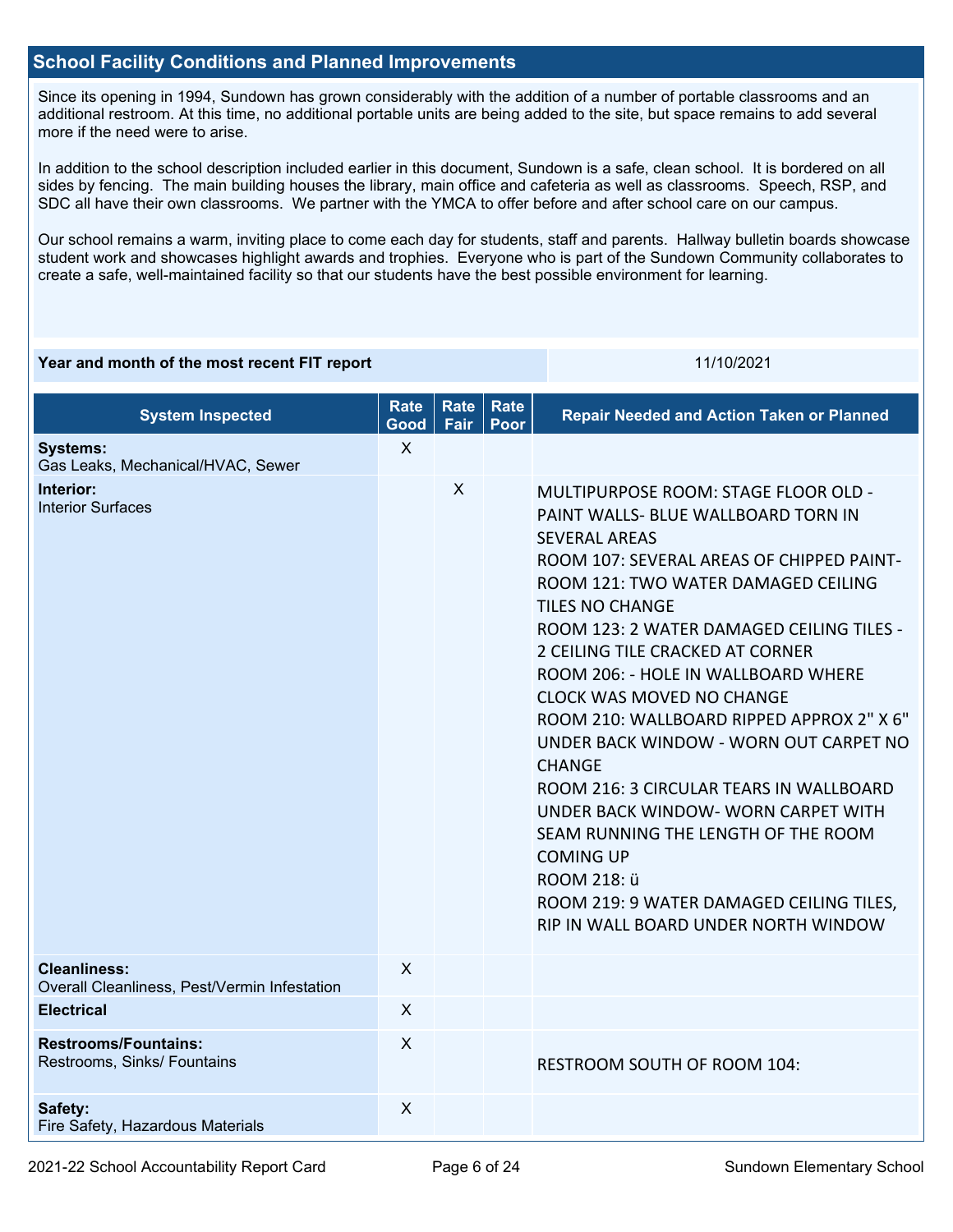| <b>School Facility Conditions and Planned Improvements</b>             |  |  |  |  |  |  |
|------------------------------------------------------------------------|--|--|--|--|--|--|
| <b>Structural:</b><br><b>Structural Damage, Roofs</b>                  |  |  |  |  |  |  |
| External:<br>Playground/School Grounds, Windows/<br>Doors/Gates/Fences |  |  |  |  |  |  |

| <b>Overall Facility Rate</b> |      |      |      |  |  |  |
|------------------------------|------|------|------|--|--|--|
| <b>Exemplary</b>             | Good | Fair | Poor |  |  |  |
|                              |      |      |      |  |  |  |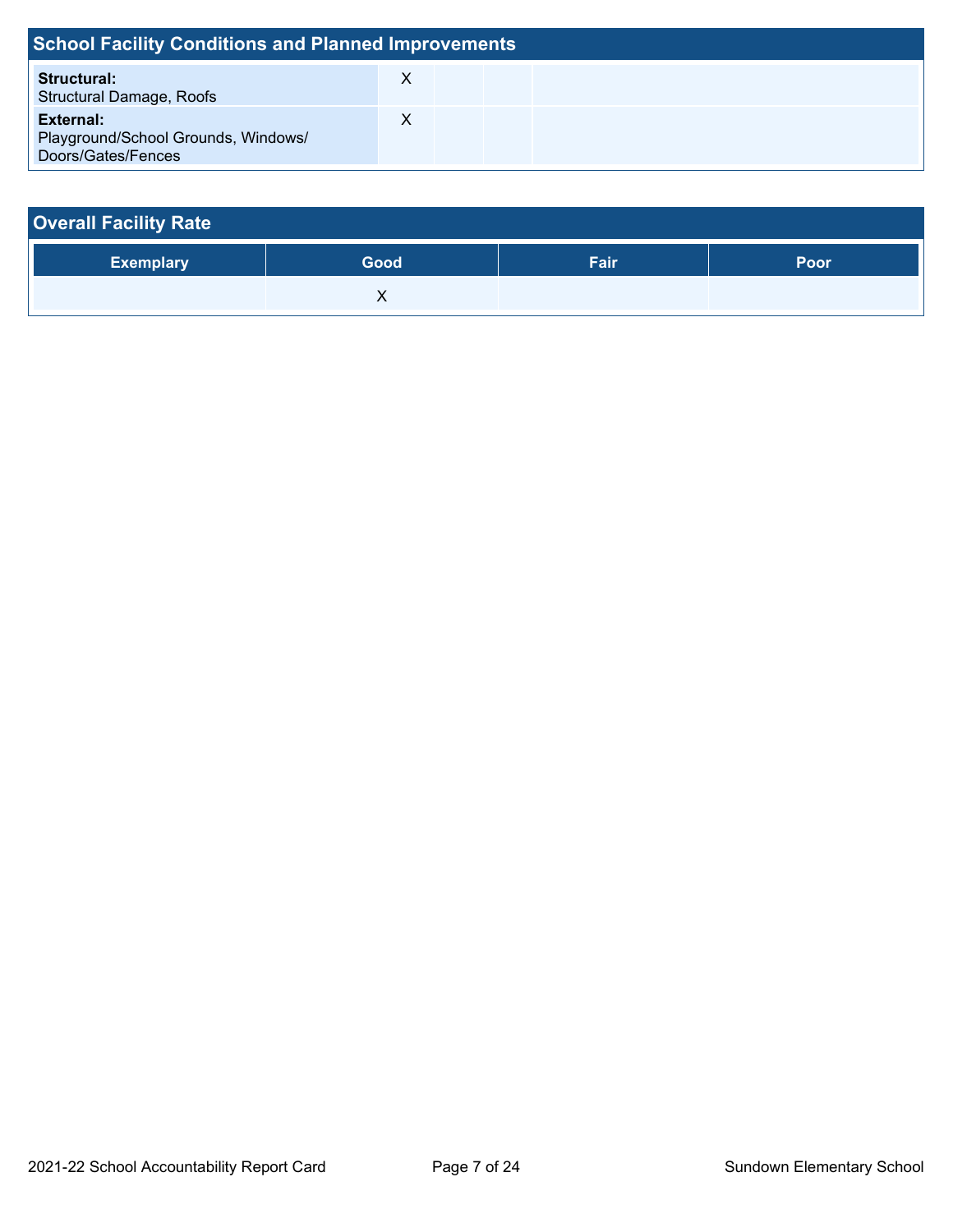## **B. Pupil Outcomes State Priority: Pupil Achievement**

The SARC provides the following information relevant to the State priority: Pupil Achievement (Priority 4):

#### **Statewide Assessments**

(i.e., California Assessment of Student Performance and Progress [CAASPP] System includes the Smarter Balanced Summative Assessments for students in the general education population and the California Alternate Assessments [CAAs] for English language arts/literacy [ELA] and mathematics given in grades three through eight and grade eleven. Only eligible students may participate in the administration of the CAAs. CAAs items are aligned with alternate achievement standards, which are linked with the Common Core State Standards [CCSS] for students with the most significant cognitive disabilities).

The CAASPP System encompasses the following assessments and student participation requirements:

- 1. **Smarter Balanced Summative Assessments and CAAs for ELA** in grades three through eight and grade eleven.
- 2. **Smarter Balanced Summative Assessments and CAAs for mathematics** in grades three through eight and grade eleven.
- 3. **California Science Test (CAST) and CAAs for Science** in grades five, eight, and once in high school (i.e., grade ten, eleven, or twelve).

#### **SARC Reporting in the 2020-2021 School Year Only**

Where the most viable option, LEAs were required to administer the statewide summative assessment in ELA and mathematics. Where a statewide summative assessment was not the most viable option for the LEA (or for one or more gradelevel[s] within the LEA) due to the pandemic, LEAs were allowed to report results from a different assessment that met the criteria established by the State Board of Education (SBE) on March 16, 2021. The assessments were required to be:

- Aligned with CA CCSS for ELA and mathematics;
- Available to students in grades 3 through 8, and grade 11; and
- Uniformly administered across a grade, grade span, school, or district to all eligible students.

#### **Options**

Note that the CAAs could only be administered in-person following health and safety requirements. If it was not viable for the LEA to administer the CAAs in person with health and safety guidelines in place, the LEA was directed to not administer the tests. There were no other assessment options available for the CAAs. Schools administered the Smarter Balanced Summative Assessments for ELA and mathematics, other assessments that meet the SBE criteria, or a combination of both, and they could only choose one of the following:

- Smarter Balanced ELA and mathematics summative assessments;
- Other assessments meeting the SBE criteria; or
- Combination of Smarter Balanced ELA and mathematics summative assessments and other assessments.

The percentage of students who have successfully completed courses that satisfy the requirements for entrance to the University of California and the California State University, or career technical education sequences or programs of study.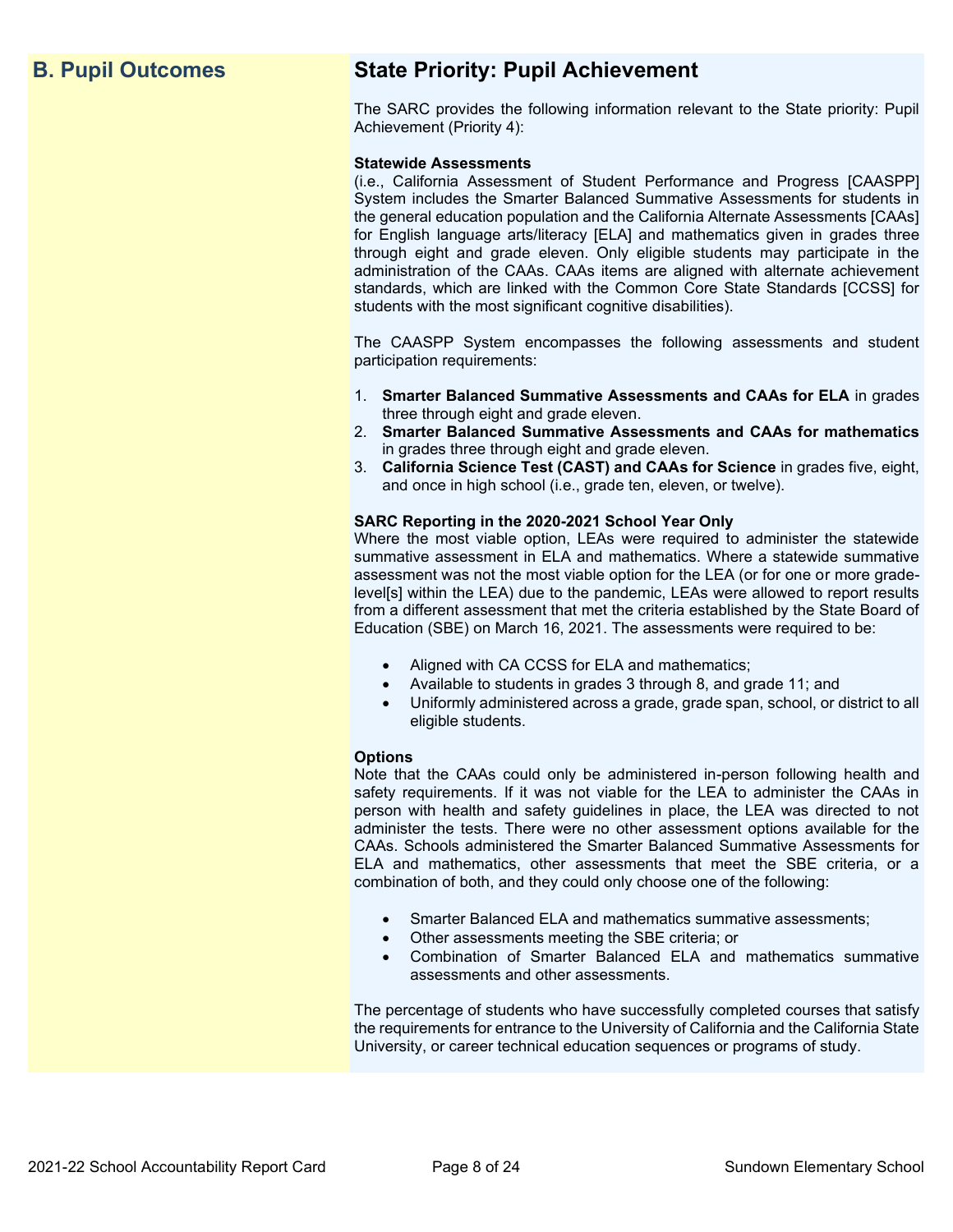## **Percentage of Students Meeting or Exceeding the State Standard on CAASPP**

This table displays CAASPP test results in ELA and mathematics for all students grades three through eight and grade eleven taking and completing a state-administered assessment.

The 2019-2020 data cells with N/A values indicate that the 2019-2020 data are not available due to the COVID-19 pandemic and resulting summative test suspension. The Executive Order N-30-20 was issued which waived the assessment, accountability, and reporting requirements for the 2019-2020 school year.

The 2020-2021 data cells have N/A values because these data are not comparable to other year data due to the COVID-19 pandemic during the 2020-2021 school year. Where the CAASPP assessments in ELA and/or mathematics is not the most viable option, the LEAs were allowed to administer local assessments. Therefore, the 2020-2021 data between school years for the school, district, state are not an accurate comparison. As such, it is inappropriate to compare results of the 2020-2021 school year to other school years.

| Subject                                                        | <b>School</b><br>2019-20 | <b>School</b><br>2020-21 | <b>District</b><br>2019-20 | <b>District</b><br>2020-21 | <b>State</b><br>2019-20 | <b>State</b><br>2020-21 |
|----------------------------------------------------------------|--------------------------|--------------------------|----------------------------|----------------------------|-------------------------|-------------------------|
| <b>English Language Arts/Literacy</b><br>$(grades 3-8 and 11)$ | N/A                      | N/A                      | N/A                        | N/A                        | N/A                     | N/A                     |
| <b>Mathematics</b><br>$(grades 3-8 and 11)$                    | N/A                      | N/A                      | N/A                        | N/A                        | N/A                     | N/A                     |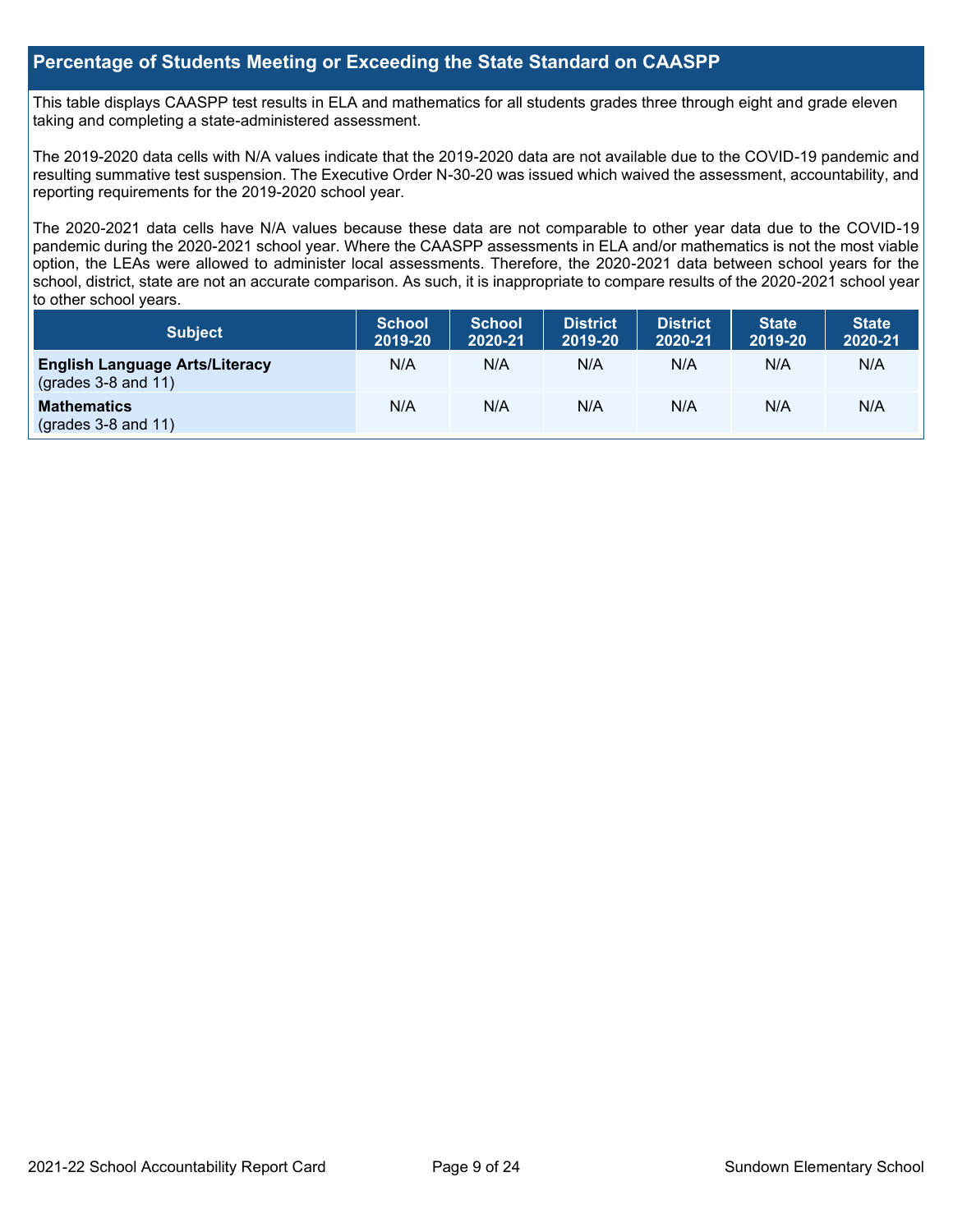## **2020-21 CAASPP Test Results in ELA by Student Group**

This table displays CAASPP test results in ELA by student group for students grades three through eight and grade eleven taking and completing a state-administered assessment. The CDE will populate this table for schools in cases where the school administered the CAASPP assessment. In cases where the school administered a local assessment instead of CAASPP, the CDE will populate this table with "NT" values, meaning this school did not test students using the CAASPP. See the local assessment(s) table for more information.

| <b>CAASPP</b><br><b>Student Groups</b>               | <b>CAASPP</b><br><b>Total</b><br><b>Enrollment</b> | <b>CAASPP</b><br><b>Number</b><br><b>Tested</b> | <b>CAASPP</b><br><b>Percent</b><br><b>Tested</b> | <b>CAASPP</b><br><b>Percent</b><br><b>Not Tested</b> | <b>CAASPP</b><br><b>Percent</b><br>Met or<br><b>Exceeded</b> |
|------------------------------------------------------|----------------------------------------------------|-------------------------------------------------|--------------------------------------------------|------------------------------------------------------|--------------------------------------------------------------|
| <b>All Students</b>                                  | 543                                                | <b>NT</b>                                       | <b>NT</b>                                        | <b>NT</b>                                            | <b>NT</b>                                                    |
| <b>Female</b>                                        | 267                                                | <b>NT</b>                                       | <b>NT</b>                                        | <b>NT</b>                                            | <b>NT</b>                                                    |
| <b>Male</b>                                          | 276                                                | <b>NT</b>                                       | <b>NT</b>                                        | <b>NT</b>                                            | <b>NT</b>                                                    |
| American Indian or Alaska Native                     | $\mathbf 0$                                        | $\mathbf 0$                                     | $\mathbf 0$                                      | $\mathbf 0$                                          | 0                                                            |
| <b>Asian</b>                                         | 11                                                 | <b>NT</b>                                       | <b>NT</b>                                        | <b>NT</b>                                            | <b>NT</b>                                                    |
| <b>Black or African American</b>                     | 80                                                 | <b>NT</b>                                       | <b>NT</b>                                        | <b>NT</b>                                            | <b>NT</b>                                                    |
| <b>Filipino</b>                                      | $\overline{\phantom{a}}$                           | <b>NT</b>                                       | <b>NT</b>                                        | <b>NT</b>                                            | <b>NT</b>                                                    |
| <b>Hispanic or Latino</b>                            | 259                                                | <b>NT</b>                                       | <b>NT</b>                                        | <b>NT</b>                                            | <b>NT</b>                                                    |
| Native Hawaiian or Pacific Islander                  | $\mathbf 0$                                        | $\mathbf 0$                                     | $\mathbf{0}$                                     | $\overline{0}$                                       | 0                                                            |
| <b>Two or More Races</b>                             | 43                                                 | <b>NT</b>                                       | <b>NT</b>                                        | <b>NT</b>                                            | <b>NT</b>                                                    |
| <b>White</b>                                         | 146                                                | <b>NT</b>                                       | <b>NT</b>                                        | <b>NT</b>                                            | <b>NT</b>                                                    |
| <b>English Learners</b>                              | 30                                                 | <b>NT</b>                                       | <b>NT</b>                                        | <b>NT</b>                                            | <b>NT</b>                                                    |
| <b>Foster Youth</b>                                  | 24                                                 | <b>NT</b>                                       | <b>NT</b>                                        | <b>NT</b>                                            | <b>NT</b>                                                    |
| <b>Homeless</b>                                      | 80                                                 | <b>NT</b>                                       | <b>NT</b>                                        | <b>NT</b>                                            | <b>NT</b>                                                    |
| <b>Military</b>                                      | --                                                 | <b>NT</b>                                       | <b>NT</b>                                        | <b>NT</b>                                            | <b>NT</b>                                                    |
| <b>Socioeconomically Disadvantaged</b>               | 304                                                | <b>NT</b>                                       | <b>NT</b>                                        | <b>NT</b>                                            | <b>NT</b>                                                    |
| <b>Students Receiving Migrant Education Services</b> | $\Omega$                                           | $\mathbf 0$                                     | $\mathbf{0}$                                     | $\mathbf 0$                                          | 0                                                            |
| <b>Students with Disabilities</b>                    | 87                                                 | <b>NT</b>                                       | <b>NT</b>                                        | <b>NT</b>                                            | <b>NT</b>                                                    |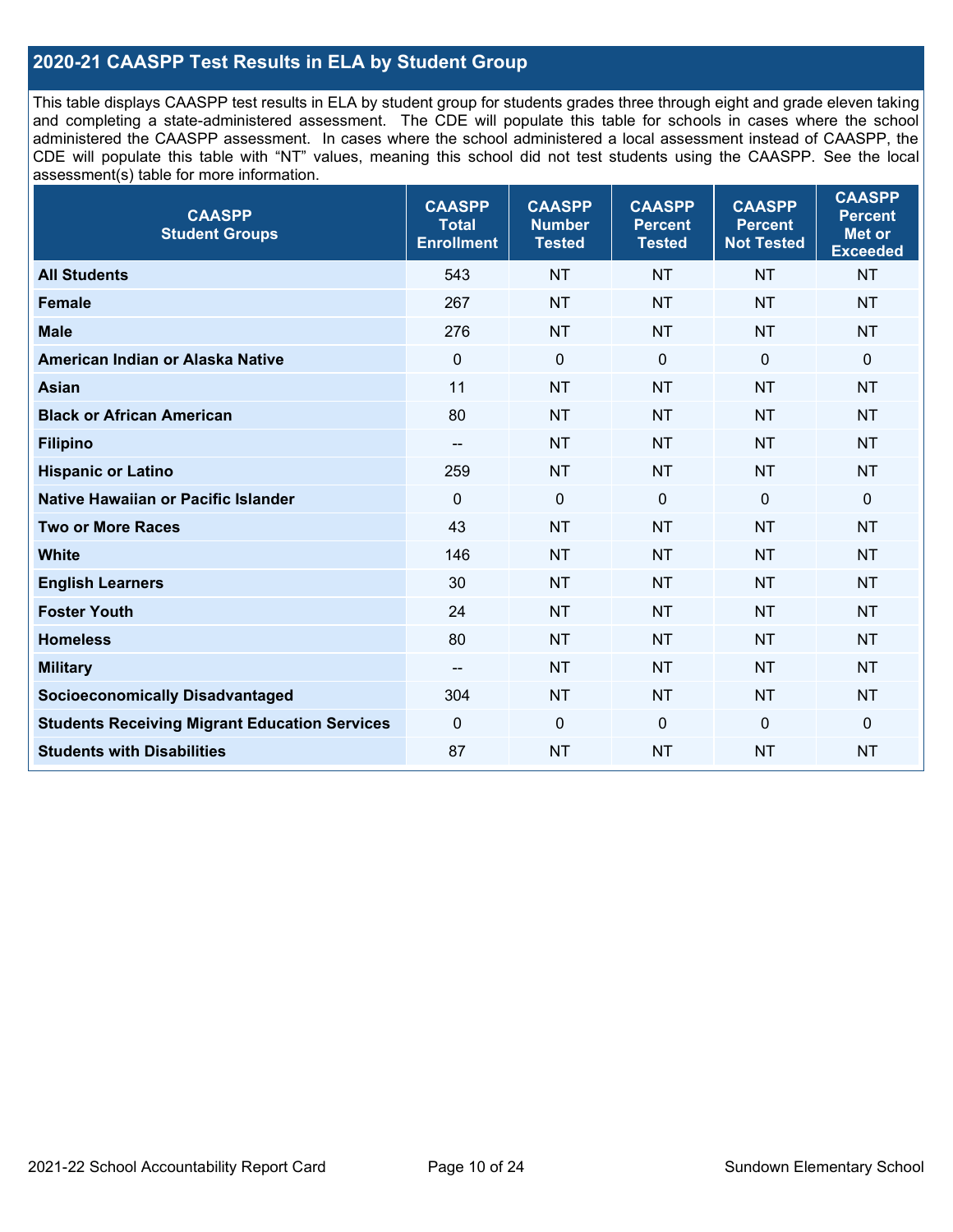## **2020-21 CAASPP Test Results in Math by Student Group**

This table displays CAASPP test results in Math by student group for students grades three through eight and grade eleven taking and completing a state-administered assessment. The CDE will populate this table for schools in cases where the school administered the CAASPP assessment. In cases where the school administered a local assessment instead of CAASPP, the CDE will populate this table with "NT" values, meaning this school did not test students using the CAASPP. See the local assessment(s) table for more information.

| <b>CAASPP</b><br><b>Student Groups</b>               | <b>CAASPP</b><br><b>Total</b><br><b>Enrollment</b> | <b>CAASPP</b><br><b>Number</b><br><b>Tested</b> | <b>CAASPP</b><br><b>Percent</b><br><b>Tested</b> | <b>CAASPP</b><br><b>Percent</b><br><b>Not Tested</b> | <b>CAASPP</b><br><b>Percent</b><br><b>Met or</b><br><b>Exceeded</b> |
|------------------------------------------------------|----------------------------------------------------|-------------------------------------------------|--------------------------------------------------|------------------------------------------------------|---------------------------------------------------------------------|
| <b>All Students</b>                                  | 543                                                | <b>NT</b>                                       | <b>NT</b>                                        | <b>NT</b>                                            | <b>NT</b>                                                           |
| <b>Female</b>                                        | 267                                                | <b>NT</b>                                       | <b>NT</b>                                        | <b>NT</b>                                            | <b>NT</b>                                                           |
| <b>Male</b>                                          | 276                                                | <b>NT</b>                                       | <b>NT</b>                                        | <b>NT</b>                                            | <b>NT</b>                                                           |
| American Indian or Alaska Native                     | $\mathbf 0$                                        | $\mathbf 0$                                     | $\mathbf 0$                                      | $\overline{0}$                                       | $\mathbf 0$                                                         |
| <b>Asian</b>                                         | 11                                                 | <b>NT</b>                                       | <b>NT</b>                                        | <b>NT</b>                                            | <b>NT</b>                                                           |
| <b>Black or African American</b>                     | 80                                                 | <b>NT</b>                                       | <b>NT</b>                                        | <b>NT</b>                                            | <b>NT</b>                                                           |
| <b>Filipino</b>                                      | $-$                                                | <b>NT</b>                                       | <b>NT</b>                                        | <b>NT</b>                                            | <b>NT</b>                                                           |
| <b>Hispanic or Latino</b>                            | 259                                                | <b>NT</b>                                       | <b>NT</b>                                        | <b>NT</b>                                            | <b>NT</b>                                                           |
| Native Hawaiian or Pacific Islander                  | $\mathbf 0$                                        | $\mathbf 0$                                     | $\mathbf 0$                                      | $\mathbf 0$                                          | $\mathbf 0$                                                         |
| <b>Two or More Races</b>                             | 43                                                 | <b>NT</b>                                       | <b>NT</b>                                        | <b>NT</b>                                            | <b>NT</b>                                                           |
| <b>White</b>                                         | 146                                                | <b>NT</b>                                       | <b>NT</b>                                        | <b>NT</b>                                            | <b>NT</b>                                                           |
| <b>English Learners</b>                              | 30                                                 | <b>NT</b>                                       | <b>NT</b>                                        | <b>NT</b>                                            | <b>NT</b>                                                           |
| <b>Foster Youth</b>                                  | 24                                                 | <b>NT</b>                                       | <b>NT</b>                                        | <b>NT</b>                                            | <b>NT</b>                                                           |
| <b>Homeless</b>                                      | 80                                                 | <b>NT</b>                                       | <b>NT</b>                                        | <b>NT</b>                                            | <b>NT</b>                                                           |
| <b>Military</b>                                      | --                                                 | <b>NT</b>                                       | <b>NT</b>                                        | <b>NT</b>                                            | <b>NT</b>                                                           |
| <b>Socioeconomically Disadvantaged</b>               | 304                                                | <b>NT</b>                                       | <b>NT</b>                                        | <b>NT</b>                                            | <b>NT</b>                                                           |
| <b>Students Receiving Migrant Education Services</b> | $\mathbf 0$                                        | $\mathbf 0$                                     | 0                                                | $\mathbf{0}$                                         | $\mathbf 0$                                                         |
| <b>Students with Disabilities</b>                    | 87                                                 | <b>NT</b>                                       | <b>NT</b>                                        | <b>NT</b>                                            | <b>NT</b>                                                           |

## **2020-21 Local Assessment Test Results in ELA by Student Group**

This table displays Local Assessment test results in ELA by student group for students grades three through eight and grade eleven. LEAs/schools will populate this table for schools in cases where the school administered a local assessment. In cases where the school administered the CAASPP assessment, LEAs/schools will populate this table with "N/A" values in all cells, meaning this table is Not Applicable for this school.

\*At or above the grade-level standard in the context of the local assessment administered.

## **2020-21 Local Assessment Test Results in Math by Student Group**

This table displays Local Assessment test results in Math by student group for students grades three through eight and grade eleven. LEAs/schools will populate this table for schools in cases where the school administered a local assessment. In cases where the school administered the CAASPP assessment, LEAs/schools will populate this table with "N/A" values in all cells, meaning this table is Not Applicable for this school.

\*At or above the grade-level standard in the context of the local assessment administered.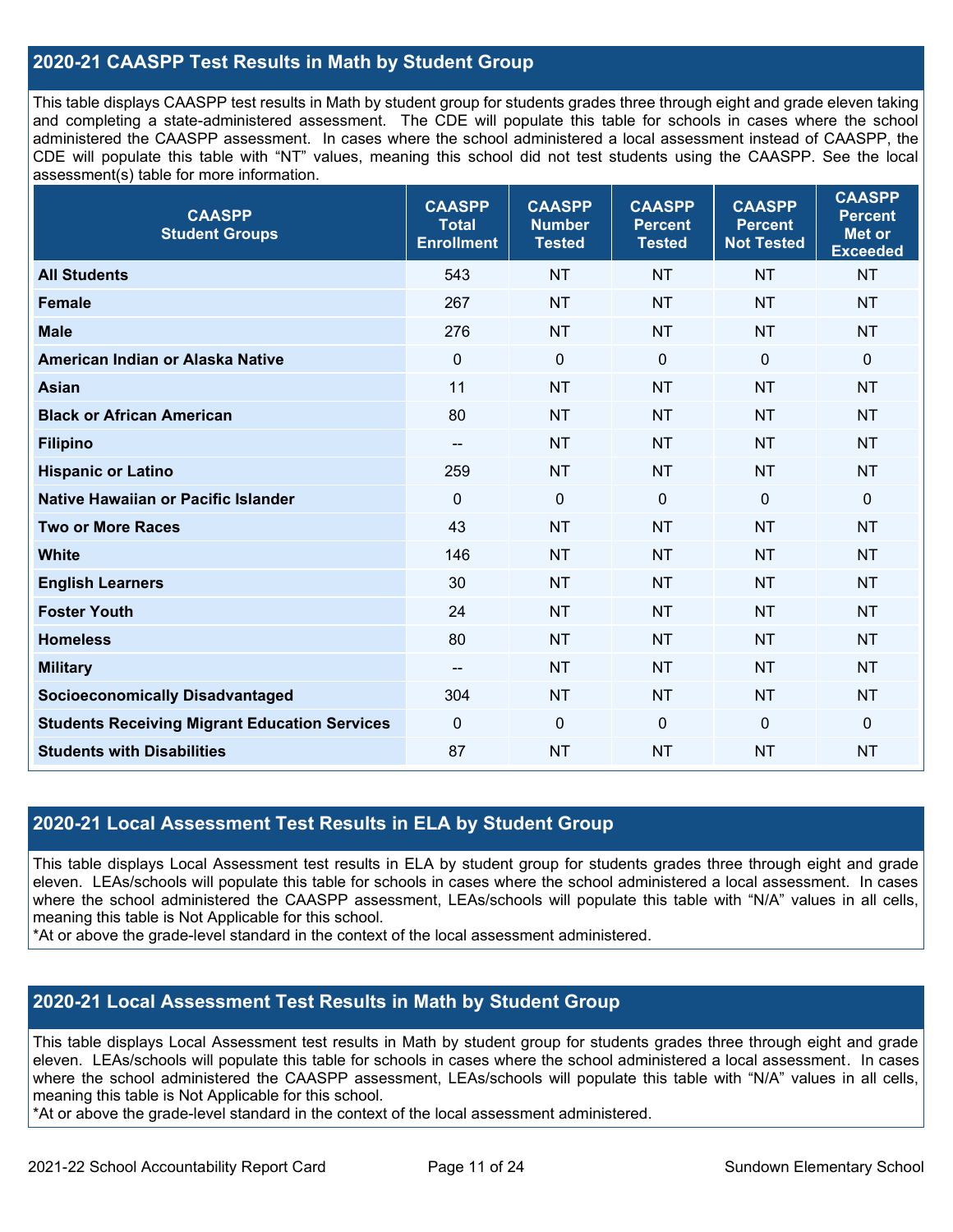## **CAASPP Test Results in Science for All Students**

This table displays the percentage of all students grades five, eight, and High School meeting or exceeding the State Standard.

The 2019-2020 data cells with N/A values indicate that the 2019-2020 data are not available due to the COVID-19 pandemic and resulting summative testing suspension. The Executive Order N-30-20 was issued which waived the assessment, accountability, and reporting requirements for the 2019-2020 school year.

For any 2020-2021 data cells with N/T values indicate that this school did not test students using the CAASPP Science.

| <b>Subject</b>                                  | <b>School</b> | <b>School</b> | <b>District</b> | District. | <b>State</b> | <b>State</b> |
|-------------------------------------------------|---------------|---------------|-----------------|-----------|--------------|--------------|
|                                                 | 2019-20       | 2020-21       | 2019-20         | 2020-21   | 2019-20      | 2020-21      |
| <b>Science</b><br>(grades 5, 8 and high school) | N/A           | NT            | N/A             | NT        | N/A          | 28.72        |

## **2020-21 CAASPP Test Results in Science by Student Group**

This table displays CAASPP test results in Science by student group for students grades five, eight, and High School. For any data cells with N/T values indicate that this school did not test students using the CAASPP Science.

| <b>Student Group</b>                                 | <b>Total</b><br><b>Enrollment</b> | <b>Number</b><br><b>Tested</b> | <b>Percent</b><br><b>Tested</b> | <b>Percent</b><br><b>Not Tested</b> | <b>Percent</b><br><b>Met or</b><br><b>Exceeded</b> |
|------------------------------------------------------|-----------------------------------|--------------------------------|---------------------------------|-------------------------------------|----------------------------------------------------|
| <b>All Students</b>                                  | 132                               | <b>NT</b>                      | <b>NT</b>                       | <b>NT</b>                           | <b>NT</b>                                          |
| <b>Female</b>                                        | 61                                | <b>NT</b>                      | <b>NT</b>                       |                                     |                                                    |
| <b>Male</b>                                          | 71                                | <b>NT</b>                      | <b>NT</b>                       |                                     |                                                    |
| American Indian or Alaska Native                     | $\Omega$                          | $\mathbf 0$                    | $\mathbf{0}$                    | $\mathbf 0$                         | $\mathbf 0$                                        |
| <b>Asian</b>                                         | --                                | <b>NT</b>                      | <b>NT</b>                       | <b>NT</b>                           | <b>NT</b>                                          |
| <b>Black or African American</b>                     | 22                                | <b>NT</b>                      | <b>NT</b>                       | <b>NT</b>                           | <b>NT</b>                                          |
| <b>Filipino</b>                                      | --                                | <b>NT</b>                      | <b>NT</b>                       | <b>NT</b>                           | <b>NT</b>                                          |
| <b>Hispanic or Latino</b>                            | 60                                | <b>NT</b>                      | <b>NT</b>                       | <b>NT</b>                           | <b>NT</b>                                          |
| Native Hawaiian or Pacific Islander                  | 0                                 | $\mathbf 0$                    | $\mathbf 0$                     | $\overline{0}$                      | $\mathbf 0$                                        |
| <b>Two or More Races</b>                             | --                                | <b>NT</b>                      | <b>NT</b>                       | <b>NT</b>                           | <b>NT</b>                                          |
| <b>White</b>                                         | 39                                | <b>NT</b>                      | <b>NT</b>                       | <b>NT</b>                           | <b>NT</b>                                          |
| <b>English Learners</b>                              | 11                                | <b>NT</b>                      | <b>NT</b>                       | <b>NT</b>                           | <b>NT</b>                                          |
| <b>Foster Youth</b>                                  | --                                | <b>NT</b>                      | <b>NT</b>                       | <b>NT</b>                           | <b>NT</b>                                          |
| <b>Homeless</b>                                      | 20                                | <b>NT</b>                      | <b>NT</b>                       | <b>NT</b>                           | <b>NT</b>                                          |
| <b>Military</b>                                      | $\Omega$                          | 0                              | $\mathbf{0}$                    | $\mathbf{0}$                        | $\mathbf{0}$                                       |
| <b>Socioeconomically Disadvantaged</b>               | 76                                | <b>NT</b>                      | <b>NT</b>                       | <b>NT</b>                           | <b>NT</b>                                          |
| <b>Students Receiving Migrant Education Services</b> | $\Omega$                          | 0                              | $\mathbf{0}$                    | $\Omega$                            | $\mathbf{0}$                                       |
| <b>Students with Disabilities</b>                    | 15                                | <b>NT</b>                      | <b>NT</b>                       | <b>NT</b>                           | <b>NT</b>                                          |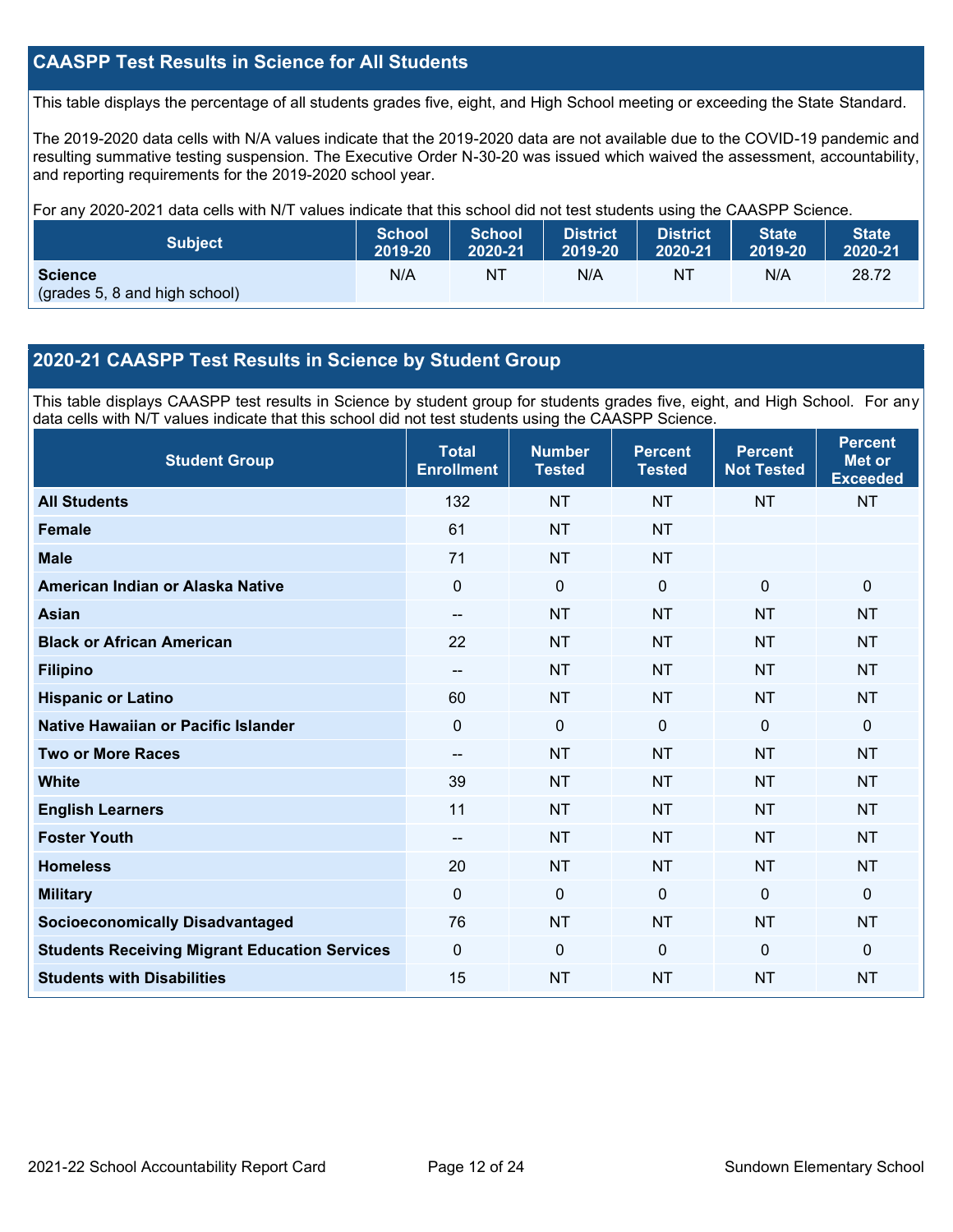## **B. Pupil Outcomes State Priority: Other Pupil Outcomes**

The SARC provides the following information relevant to the State priority: Other Pupil Outcomes (Priority 8): Pupil outcomes in the subject area of physical education.

## **2020-21 California Physical Fitness Test Results**

Due to the COVID-19 crisis, the Physical Fitness Test was suspended during the 2020-2021 school year and therefore no data are reported and each cell in this table is populated with "N/A."

| <b>Grade Level</b> | <b>Four of Six Fitness Standards</b> | <b>Five of Six Fitness Standards</b> | Percentage of Students Meeting   Percentage of Students Meeting   Percentage of Students Meeting  <br><b>Six of Six Fitness Standards</b> |
|--------------------|--------------------------------------|--------------------------------------|-------------------------------------------------------------------------------------------------------------------------------------------|
| Grade 5            | N/A                                  | N/A                                  | N/A                                                                                                                                       |
| Grade 7            | N/A                                  | N/A                                  | N/A                                                                                                                                       |
| Grade 9            | N/A                                  | N/A                                  | N/A                                                                                                                                       |

## **C. Engagement State Priority: Parental Involvement**

The SARC provides the following information relevant to the State priority: Parental Involvement (Priority 3): Efforts the school district makes to seek parent input in making decisions regarding the school district and at each school site.

## **2021-22 Opportunities for Parental Involvement**

Many opportunities exist for parental involvement in this school district and at this school. At the District level, parents are encouraged to participate on the District Advisory Committee, English Language Advisory Council, and on the Superintendent's Advisory to name a few. At the site, we are always looking for parents to serve on the School Site Council, our site English Language Advisory Council which meets approximately 6 times each school year, school committees, and/or as classroom volunteers. Our PTA remains a strong link to our classrooms through their continued support of all that is good for children at Sundown. Parent volunteers are a strength here as well, and parents are encouraged to be part of our school community. The West Antelope Valley Education (WAVE) foundation also provides parental involvement both for Sundown and district wide. Parents are encouraged to attend events held by the PTA. We are excited to have parent information sessions for our ELL parents as well as the Family Literacy project quided by our bilingual aides to allow parents to be involved at Sundown.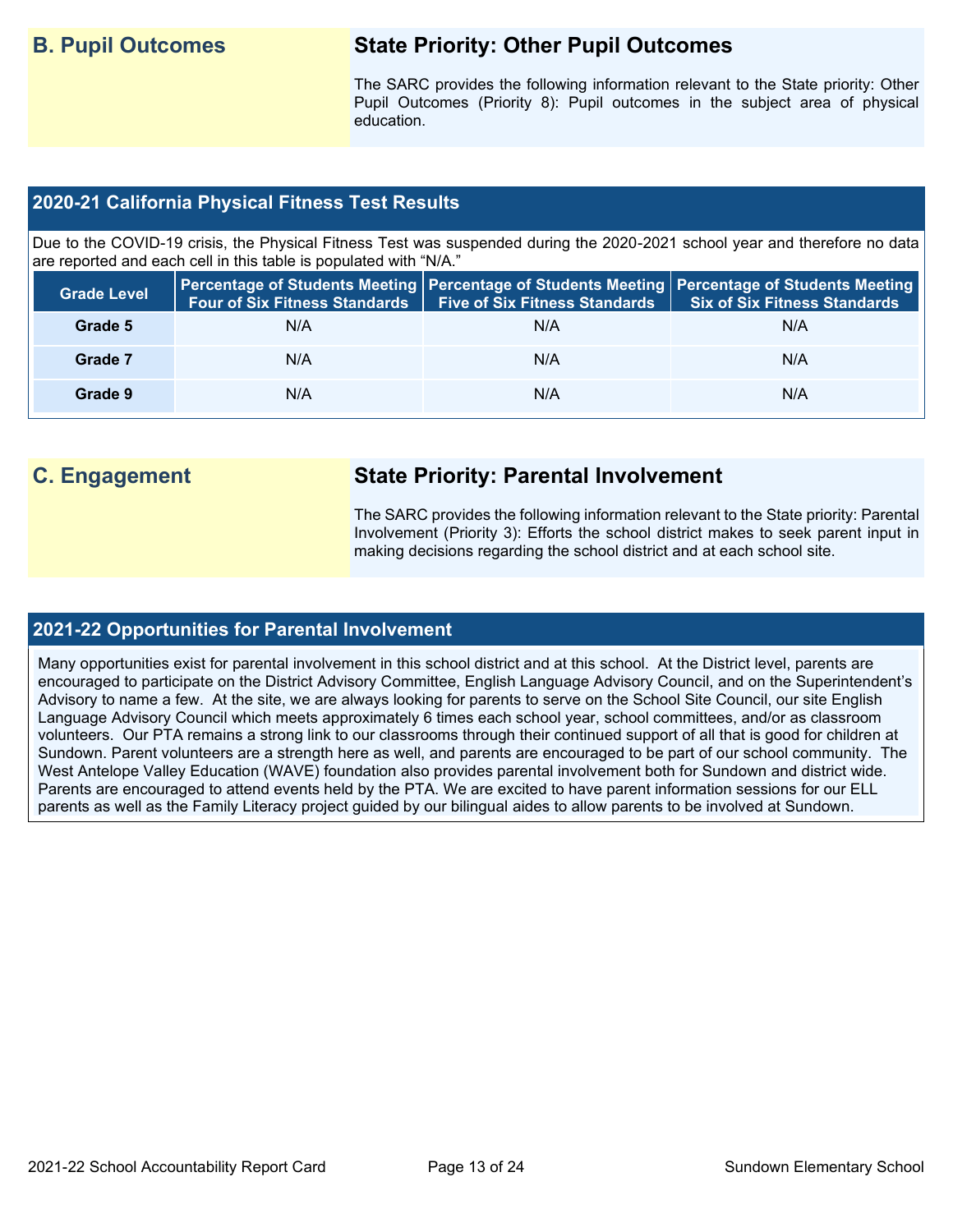## **2020-21 Chronic Absenteeism by Student Group**

| <b>Student Group</b>                                 | <b>Cumulative</b><br><b>Enrollment</b> | <b>Chronic</b><br><b>Absenteeism</b><br><b>Eligible Enrollment</b> | <b>Chronic</b><br><b>Absenteeism</b><br><b>Count</b> | <b>Chronic</b><br><b>Absenteeism</b><br><b>Rate</b> |
|------------------------------------------------------|----------------------------------------|--------------------------------------------------------------------|------------------------------------------------------|-----------------------------------------------------|
| <b>All Students</b>                                  | 976                                    | 951                                                                | 133                                                  | 14.0                                                |
| <b>Female</b>                                        | 459                                    | 450                                                                | 58                                                   | 12.9                                                |
| <b>Male</b>                                          | 517                                    | 501                                                                | 75                                                   | 15.0                                                |
| American Indian or Alaska Native                     | $\Omega$                               | $\mathbf{0}$                                                       | $\mathbf{0}$                                         | 0.0                                                 |
| <b>Asian</b>                                         | 17                                     | 17                                                                 | 1                                                    | 5.9                                                 |
| <b>Black or African American</b>                     | 157                                    | 154                                                                | 33                                                   | 21.4                                                |
| <b>Filipino</b>                                      | 9                                      | 8                                                                  | $\mathbf{0}$                                         | 0.0                                                 |
| <b>Hispanic or Latino</b>                            | 471                                    | 455                                                                | 59                                                   | 13.0                                                |
| Native Hawaiian or Pacific Islander                  | 1                                      | $\mathbf 1$                                                        | $\mathbf{0}$                                         | 0.0                                                 |
| <b>Two or More Races</b>                             | 72                                     | 72                                                                 | 10                                                   | 13.9                                                |
| <b>White</b>                                         | 247                                    | 242                                                                | 28                                                   | 11.6                                                |
| <b>English Learners</b>                              | 63                                     | 60                                                                 | 5                                                    | 8.3                                                 |
| <b>Foster Youth</b>                                  | 47                                     | 44                                                                 | 8                                                    | 18.2                                                |
| <b>Homeless</b>                                      | 94                                     | 88                                                                 | 22                                                   | 25.0                                                |
| <b>Socioeconomically Disadvantaged</b>               | 558                                    | 544                                                                | 108                                                  | 19.9                                                |
| <b>Students Receiving Migrant Education Services</b> | $\mathbf{0}$                           | $\mathbf 0$                                                        | $\mathbf{0}$                                         | 0.0                                                 |
| <b>Students with Disabilities</b>                    | 167                                    | 162                                                                | 33                                                   | 20.4                                                |

# **C. Engagement State Priority: School Climate**

The SARC provides the following information relevant to the State priority: School Climate (Priority 6):

- Pupil suspension rates;
- Pupil expulsion rates; and
- Other local measures on the sense of safety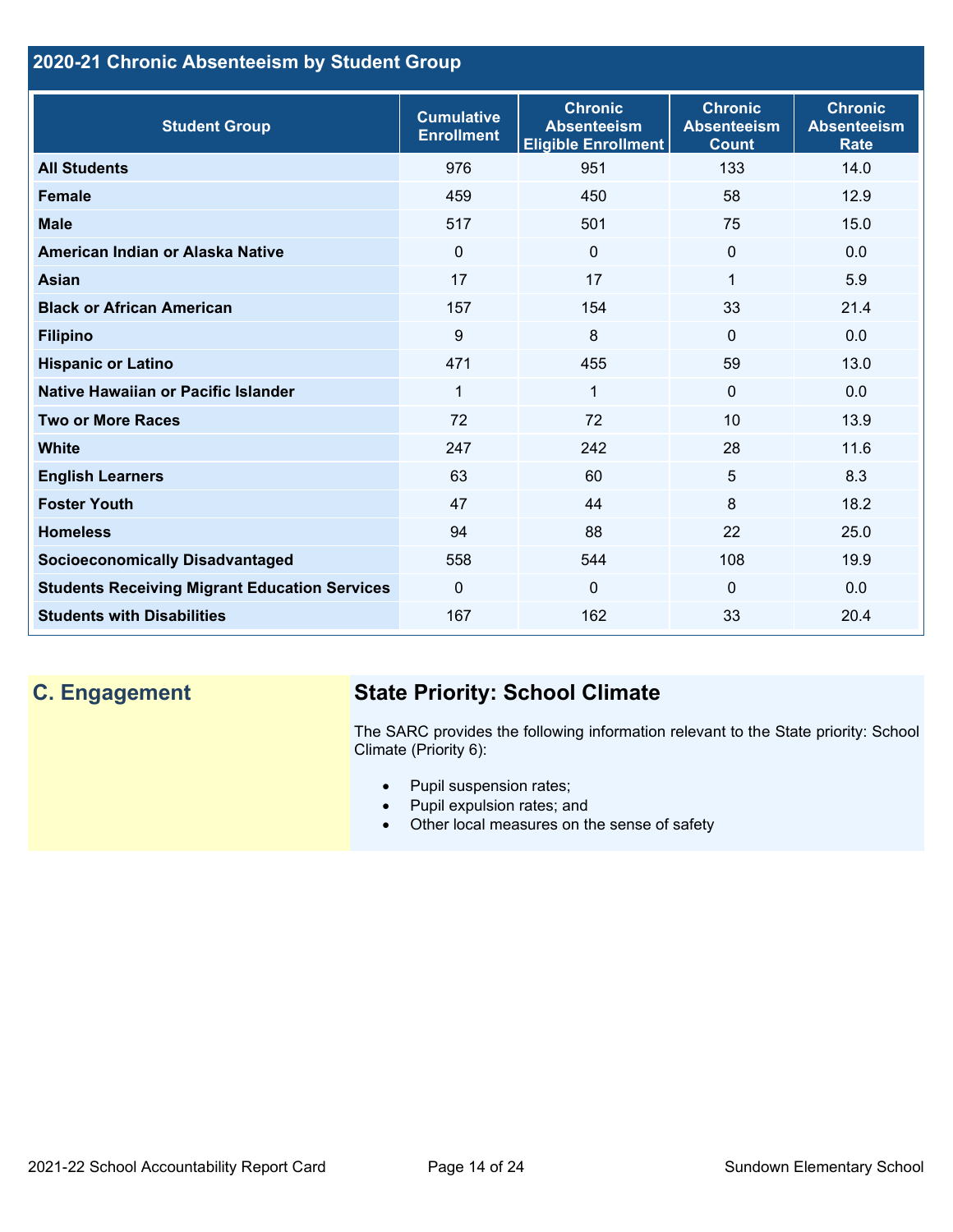## **Suspensions and Expulsions**

This table displays suspensions and expulsions data collected between July through June, each full school year respectively. Data collected during the 2020-21 school year may not be comparable to earlier years of this collection due to differences in learning mode instruction in response to the COVID-19 pandemic.

| <b>Subject</b>     | <b>School</b><br>2018-19 | <b>School</b><br>2020-21 | <b>District</b><br>2018-19 | <b>District</b><br>2020-21 | <b>State</b><br>2018-19 | <b>State</b><br>2020-21 |
|--------------------|--------------------------|--------------------------|----------------------------|----------------------------|-------------------------|-------------------------|
| <b>Suspensions</b> | 1.69                     | 0.00                     | 3.21                       | 0.02                       | 3.47                    | 0.20                    |
| <b>Expulsions</b>  | 0.00                     | 0.00                     | 0.00                       | 0.00                       | 0.08                    | 0.00                    |

This table displays suspensions and expulsions data collected between July through February, partial school year due to the COVID-19 pandemic. The 2019-2020 suspensions and expulsions rate data are not comparable to other year data because the 2019-2020 school year is a partial school year due to the COVID-19 crisis. As such, it would be inappropriate to make any comparisons in rates of suspensions and expulsions in the 2019-2020 school year compared to other school years.

| <b>Subject</b>     | <b>School</b><br>2019-20 | <b>District</b><br>2019-20 | <b>State</b><br>2019-20 |
|--------------------|--------------------------|----------------------------|-------------------------|
| <b>Suspensions</b> | 0.57                     | 1.86                       | 2.45                    |
| <b>Expulsions</b>  | 0.00                     | 0.00                       | 0.05                    |

## **2020-21 Suspensions and Expulsions by Student Group**

| <b>Student Group</b>                                 | <b>Suspensions Rate</b> | <b>Expulsions Rate</b> |
|------------------------------------------------------|-------------------------|------------------------|
| <b>All Students</b>                                  | 0.00                    | 0.00                   |
| Female                                               | 0.00                    | 0.00                   |
| <b>Male</b>                                          | 0.00                    | 0.00                   |
| American Indian or Alaska Native                     | 0.00                    | 0.00                   |
| <b>Asian</b>                                         | 0.00                    | 0.00                   |
| <b>Black or African American</b>                     | 0.00                    | 0.00                   |
| <b>Filipino</b>                                      | 0.00                    | 0.00                   |
| <b>Hispanic or Latino</b>                            | 0.00                    | 0.00                   |
| Native Hawaiian or Pacific Islander                  | 0.00                    | 0.00                   |
| <b>Two or More Races</b>                             | 0.00                    | 0.00                   |
| <b>White</b>                                         | 0.00                    | 0.00                   |
| <b>English Learners</b>                              | 0.00                    | 0.00                   |
| <b>Foster Youth</b>                                  | 0.00                    | 0.00                   |
| <b>Homeless</b>                                      | 0.00                    | 0.00                   |
| <b>Socioeconomically Disadvantaged</b>               |                         |                        |
| <b>Students Receiving Migrant Education Services</b> | 0.00                    | 0.00                   |
| <b>Students with Disabilities</b>                    |                         |                        |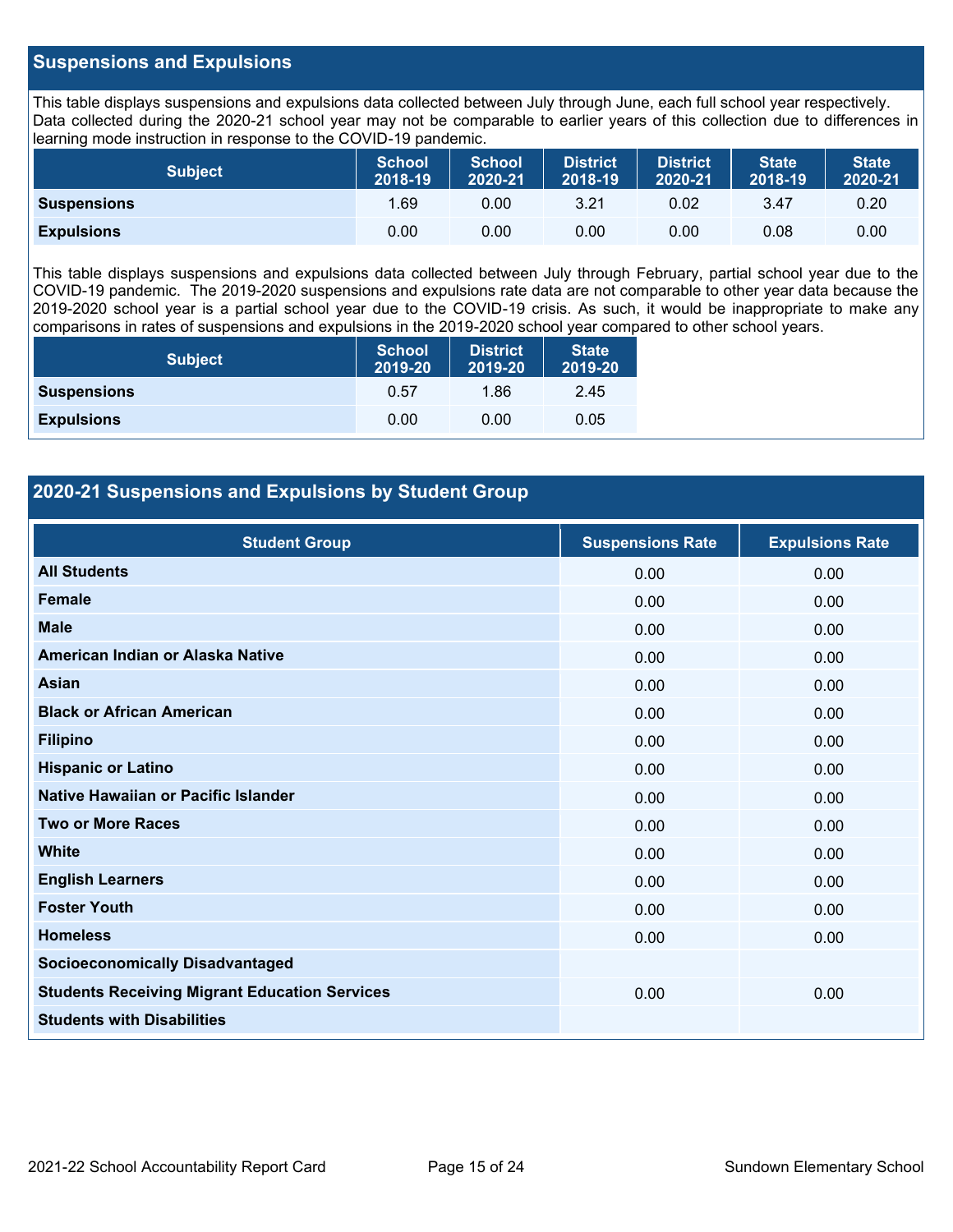## **2021-22 School Safety Plan**

In compliance with Senate Bill 187 and Education Code 35294.6 each Westside School has developed a comprehensive safety plan. The elements of this plan include disaster preparedness and procedures. The Emergency Preparedness Plan is reviewed with the staff and students yearly. Routine emergency preparedness drills are conducted monthly to ensure the safety and well being of students and staff in the event that there is a need for such an evacuation.

## **D. Other SARC Information Information Required in the SARC**

The information in this section is required to be in the SARC but is not included in the state priorities for LCFF.

## **2018-19 Elementary Average Class Size and Class Size Distribution**

This table displays the 2018-19 average class size and class size distribution. The columns titled "Number of Classes" indicates how many classes fall into each size category (a range of total students per class). The "Other" category is for multigrade level classes.

| <b>Grade Level</b> | Average<br><b>Class Size</b> | 1-20 Students | Number of Classes with   Number of Classes with   Number of Classes with<br>21-32 Students | 33+ Students |
|--------------------|------------------------------|---------------|--------------------------------------------------------------------------------------------|--------------|
| K                  | 26                           |               | 5                                                                                          |              |
|                    | 31                           |               | 4                                                                                          |              |
|                    | 27                           |               | 5                                                                                          |              |
|                    | 29                           |               | 5                                                                                          |              |
|                    | 26                           |               | 5                                                                                          |              |
| 5                  | 32                           |               | 4                                                                                          |              |
| 6                  | 26                           |               | 4                                                                                          |              |
| <b>Other</b>       | 9                            |               |                                                                                            |              |

## **2019-20 Elementary Average Class Size and Class Size Distribution**

This table displays the 2019-20 average class size and class size distribution. The columns titled "Number of Classes" indicates how many classes fall into each size category (a range of total students per class). The "Other" category is for multi-grade level classes.

| <b>Grade Level</b> | <b>Average</b><br><b>Class Size</b> | 1-20 Students | Number of Classes with   Number of Classes with   Number of Classes with<br>21-32 Students | 33+ Students |
|--------------------|-------------------------------------|---------------|--------------------------------------------------------------------------------------------|--------------|
| K                  | 29                                  |               | 5                                                                                          |              |
|                    | 30                                  |               | 4                                                                                          |              |
|                    | 26                                  |               | 4                                                                                          |              |
|                    | 29                                  |               | 5                                                                                          |              |
| 4                  | 27                                  |               | 5                                                                                          |              |
| 5                  | 29                                  |               | 5                                                                                          |              |
| 6                  | 30                                  |               | 4                                                                                          |              |
| <b>Other</b>       | 13                                  | 3             |                                                                                            |              |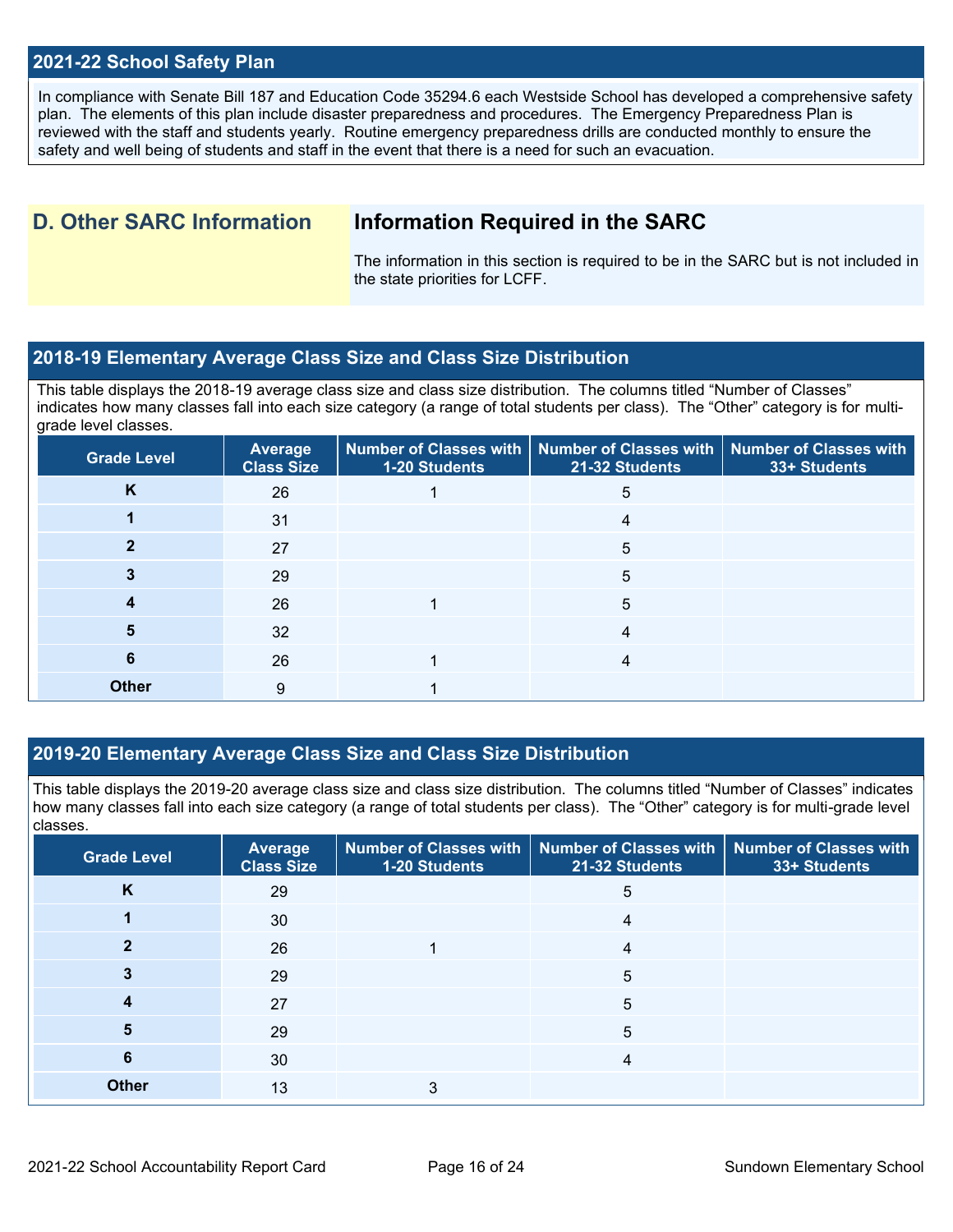## **2020-21 Elementary Average Class Size and Class Size Distribution**

This table displays the 2020-21 average class size and class size distribution. The columns titled "Number of Classes" indicates how many classes fall into each size category (a range of total students per class). The "Other" category is for multi-grade level classes.

| <b>Grade Level</b> | <b>Average</b><br><b>Class Size</b> | 1-20 Students | Number of Classes with   Number of Classes with   Number of Classes with<br>21-32 Students | 33+ Students |
|--------------------|-------------------------------------|---------------|--------------------------------------------------------------------------------------------|--------------|
| K                  | 28                                  |               |                                                                                            |              |
|                    | 28                                  |               | 4                                                                                          |              |
|                    | 29                                  |               | 4                                                                                          |              |
|                    | 27                                  |               | 4                                                                                          |              |
|                    | 28                                  |               | 5                                                                                          |              |
| 5                  | 27                                  |               | 5                                                                                          |              |
| 6                  | 33                                  |               |                                                                                            |              |
| <b>Other</b>       | 14                                  |               |                                                                                            |              |

## **2020-21 Ratio of Pupils to Academic Counselor**

This table displays the ratio of pupils to Academic Counselor. One full time equivalent (FTE) equals one staff member working full time; one FTE could also represent two staff members who each work 50 percent of full time.

| <b>Title</b>                        | <b>Ratio</b> |
|-------------------------------------|--------------|
| <b>Pupils to Academic Counselor</b> |              |

## **2020-21 Student Support Services Staff**

This table displays the number of FTE support staff assigned to this school. One full time equivalent (FTE) equals one staff member working full time; one FTE could also represent two staff members who each work 50 percent of full time.

| <b>Title</b>                                                         | <b>Number of FTE Assigned to School</b> |
|----------------------------------------------------------------------|-----------------------------------------|
| <b>Counselor (Academic, Social/Behavioral or Career Development)</b> | 0                                       |
| Library Media Teacher (Librarian)                                    | 0                                       |
| <b>Library Media Services Staff (Paraprofessional)</b>               | 0                                       |
| <b>Psychologist</b>                                                  |                                         |
| <b>Social Worker</b>                                                 | 0                                       |
| <b>Nurse</b>                                                         | 0.3                                     |
| <b>Speech/Language/Hearing Specialist</b>                            |                                         |
| <b>Resource Specialist (non-teaching)</b>                            | 0                                       |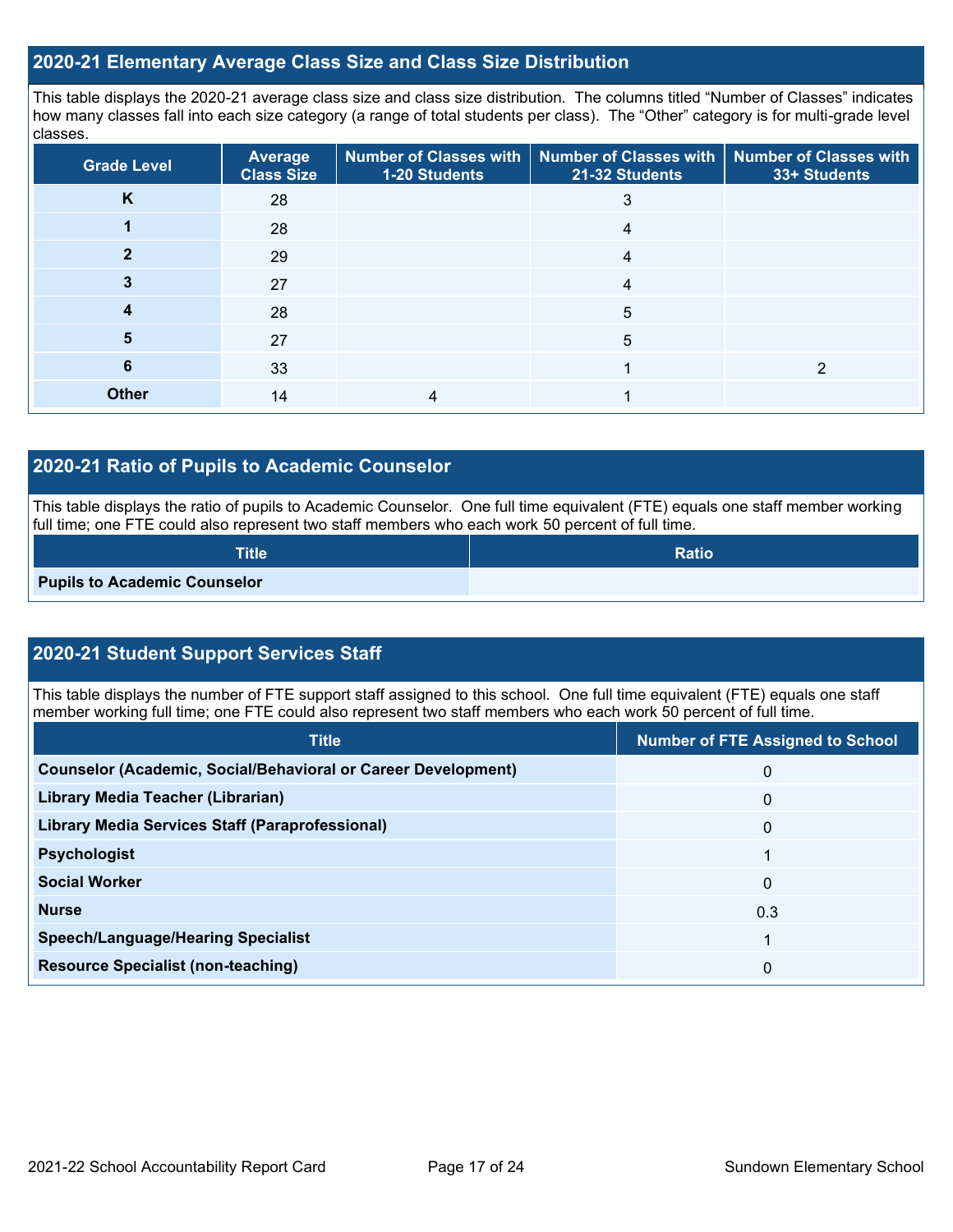# **2019-20 Expenditures Per Pupil and School Site Teacher Salaries**

This table displays the 2019-20 expenditures per pupil and average teach salary for this school. Cells with N/A values do not require data.

| <b>Level</b>                                         | <b>Total</b><br><b>Expenditures</b><br><b>Per Pupil</b> | <b>Expenditures</b><br><b>Per Pupil</b><br>(Restricted) | <b>Expenditures</b><br><b>Per Pupil</b><br>(Unrestricted) | <b>Average</b><br><b>Teacher</b><br><b>Salary</b> |  |
|------------------------------------------------------|---------------------------------------------------------|---------------------------------------------------------|-----------------------------------------------------------|---------------------------------------------------|--|
| <b>School Site</b>                                   | \$10,285                                                | \$2,896                                                 | \$7.389                                                   | \$72,592                                          |  |
| <b>District</b>                                      | N/A                                                     | N/A                                                     | \$7.389                                                   | \$80,090                                          |  |
| <b>Percent Difference - School Site and District</b> | N/A                                                     | N/A                                                     | 0.0                                                       | $-9.8$                                            |  |
| <b>State</b>                                         |                                                         |                                                         | \$8,444                                                   | \$85,863                                          |  |
| <b>Percent Difference - School Site and State</b>    | N/A                                                     | N/A                                                     | $-13.3$                                                   | $-16.8$                                           |  |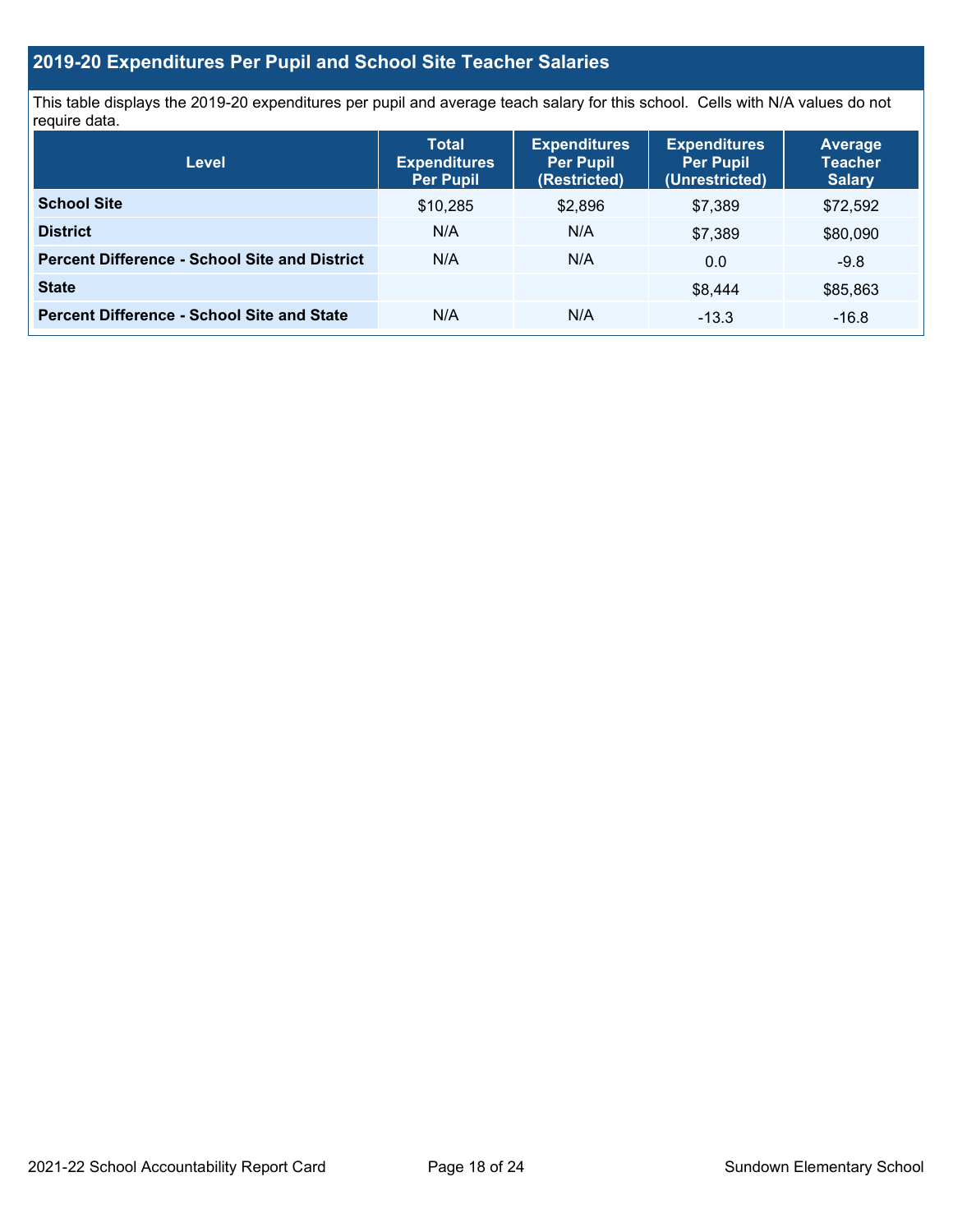## **2020-21 Types of Services Funded**

A range of academic and social emotional supports exist for Westside students, many of which are unique to individual school sites, tailored to meet the needs of the members of each school community. These supports are provided by counselors (district and/or community-based), school psychologists, school nurses, specialists in Speech/Language/Hearing, adaptive physical education teachers, or behavior specialists.

Student Study and Child Study Teams assist students experiencing academic and/or social emotional challenges, those with special needs, and with assessing eligibility for placement in special classes and/or recommending specialized services as needed. Special services and classes are offered for students with learning disabilities as well as other students with exceptional needs.

Ten counselors provide a range of support services for Westside students. Programs and services are developed and provided based on student data (such as referrals for threatening or self-harm behaviors, grades, and attendance) and the needs of the school site. The counseling program was developed using the Multi-Tiered Multi-Domain System of Support Framework (MTMDSS), which supports the components of the American School Counselor Association. As part of the comprehensive supports, all students receive Tier 1 lessons that focus on social/emotional development, attendance, and college and career readiness. Additionally, social-emotional and character development programs build upon the skills and habits of mind that are nurtured and developed in Leadership Development through Physical Education (LDTPE), Advancement Via Individual Determination (AVID), and Boys Town. Examples of counseling Tier 2 support programs may include specific groups for strong-willed students, students experiencing grief, coping skills for students exhibiting behaviors due to trauma or anxiety, and academic supports such as organization and time management. Counselors are also involved in community outreach and service clubs such as Student Ambassadors or Kindness Clubs. School counselors are assisted by a cadre of Campus Climate Assistants, trained paraprofessionals who provide social-emotional support and structure for students during more unstructured parts of the school day such as recess and lunch. Counselors and Educational Service staff members collaborate regularly with community agencies to facilitate alignment and coordination of resources and supports for students and their families. Additional services include referrals to School-Based Mental Health Services. These services are provided at all Westside school sites for eligible students.

Behavior specialists provide student and staff support for students needing intensive behavior support and/or intervention.

Several programs, designed to build students' emotional intelligence and capacity and to promote positive and proactive social decision making, reduce bullying, and build an inclusive culture continue to be implemented districtwide. Two of these are BoysTown (implemented in grades Kindergarten through 8) and Leadership Development through Physical Education for students.

NWEA Map Growth assessment system has been actively used across the district since the spring of 2018. NWEA Map Growth is a computer adaptive, standards-based diagnostic assessment designed to measure student achievement in the moment and growth over time. Teachers use this data to design instructional experiences tailored to build on areas that need support and to accelerate areas of academic strength for children. NWEA data informs district, site, and grade level Professional Learning Communities, yearlong planning, classroom instruction, and all tiered systems of support and intervention.

Academic interventions across the district and at varying school sites are provided for students working below standards may include:

- Academic tutoring, either before or after school, which may include frontloading of academic concepts and/or homework assistance.
- Learning Lab support during lunch hours.
- Classroom aides leveraged to support small group instruction.

Each school site has at least one bilingual assistant to support continual communication with parents of English learners. The bilingual assistants play a large role in the outreach to parents. They encourage participation in advisory groups, such as ELAC and DELAC, and arrange parent/teacher conferences. Bilingual assistants are able to provide translated services at IEP meetings, Child Study Team meetings, and parent/teacher conferences. Additionally, the bilingual assistants translate messages to parents including mass phone messages, emails, and flyers. Site bilingual assistants also continue to run parent outreach programs to support literacy, such as the Latino Literacy Project. Bilingual assistants provide ongoing support within the classroom to English learners.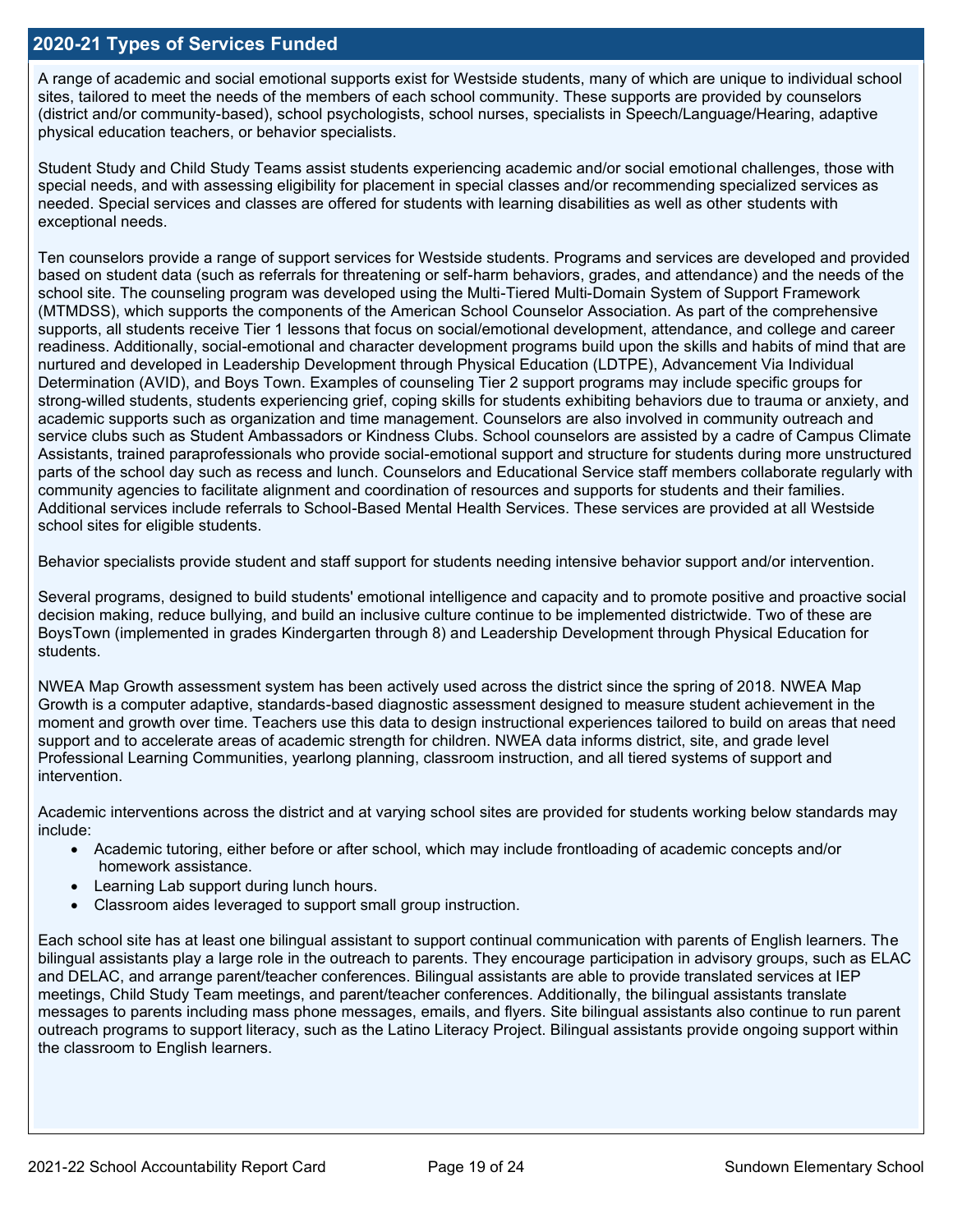## **2020-21 Types of Services Funded**

District bilingual assistants are responsible for notifying parents through required notifications, reclassifying English learners, and providing the state assessments (both the Initial ELPAC and Summative ELPAC).

When students enroll, English learners are placed into support classes at the middle school. These classes include instruction in designated ELD as well as content support.

New students, based on the Home Language Survey, that are awaiting the Initial ELPAC to determine English Language Acquisition Status, are presumed English learners until that assessment can be completed.

School supplies and backpacks are provided as needed to foster youth, students experiencing homelessness or financial hardships and are available for distribution at school sites. Assistance with transportation services is available through communication with the homeless liaison and/or foster liaison. These liaisons continue collaboration with local agencies, such as the LACOE Foster/Homeless Collaborative, Department of Mental Health, and local homeless shelters. English Learners participate in the structured English Immersion program, which includes integrated and designated English Language Development.

## **2019-20 Teacher and Administrative Salaries**

This table displays the 2019-20 Teacher and Administrative salaries. For detailed information on salaries, see the CDE Certification Salaries & Benefits web page at [http://www.cde.ca.gov/ds/fd/cs/.](http://www.cde.ca.gov/ds/fd/cs/)

| Category                                             | <b>District</b><br><b>Amount</b> | <b>State Average</b><br>for Districts<br>in Same Category |
|------------------------------------------------------|----------------------------------|-----------------------------------------------------------|
| <b>Beginning Teacher Salary</b>                      | \$46,343                         | \$52,060                                                  |
| <b>Mid-Range Teacher Salary</b>                      | \$84,347                         | \$84,043                                                  |
| <b>Highest Teacher Salary</b>                        | \$109,179                        | \$107,043                                                 |
| <b>Average Principal Salary (Elementary)</b>         | \$131,432                        | \$133,582                                                 |
| <b>Average Principal Salary (Middle)</b>             | \$135,353                        | \$138,803                                                 |
| <b>Average Principal Salary (High)</b>               | \$0                              | \$133,845                                                 |
| <b>Superintendent Salary</b>                         | \$249,003                        | \$240,628                                                 |
| <b>Percent of Budget for Teacher Salaries</b>        | 35%                              | 35%                                                       |
| <b>Percent of Budget for Administrative Salaries</b> | 6%                               | 5%                                                        |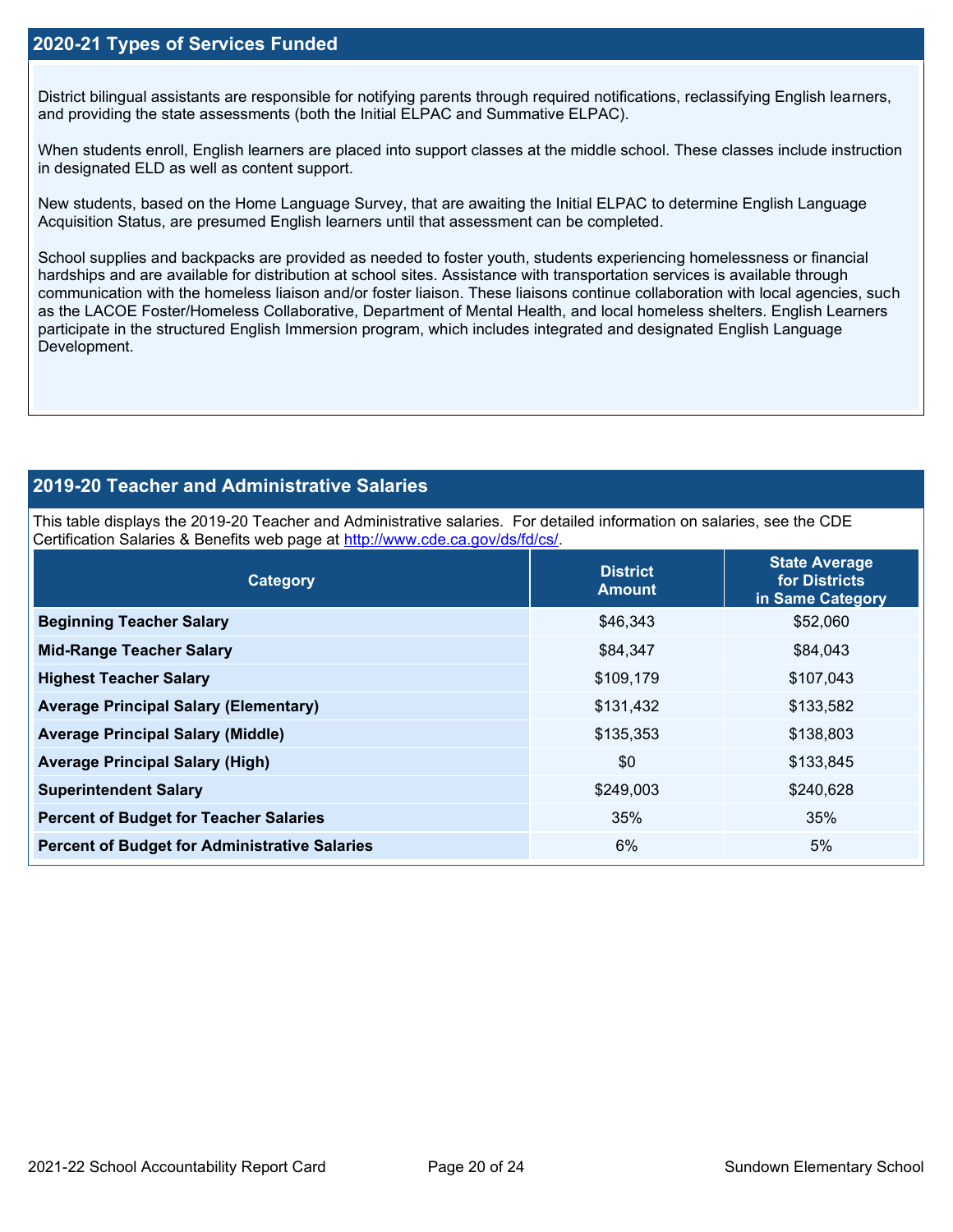### **Professional Development**

Professional development focusing on equity is conducted to address student group disproportionalities and equitable practices. Session workshops are delivered in a three part Enhancing Equity series for all employees throughout the District. Session topics include implicit bias, micro aggressions, vulnerable decision points, and strategies to build inclusive environments. The focus of this work is to support equitable and inclusive learning environments and work environments for our students and staff. Additional layered work tailored to the needs of the school sites may also include work in socialemotional learning programs such as Leadership Development Through Physical Education, Boys Town, Where Everyone Belongs, and Capturing Kids Hearts.

Leadership development Through Physical Education (LDTPE) is a supplemental curriculum to enhance current elementary physical education programming by teaching, developing, and practicing key Social Emotional Learning (SEL) skills. All PE teachers have participated in two full days of training, which include curriculum concepts, language, and skills and activities with a particular focus on building a positive and cohesive community of learners. This training focused on the implementation of techniques that build positive adult to student and student to student relationships resulting in atmospheres where all students can heal from elevated emotional stressors and embrace SEL skills to engage in learning.

Annually, professional development on suicide prevention to both certificated and classified staff members is conducted. Professional development is also provided to certificated staff on topics such as human trafficking, the impact of trauma, and the tiered supports embedded in the comprehensive counseling program.

Advancement Via Individual Determination (AVID) professional development is provided across the District. Professional development is tailored to the specific needs of the students on campus, and focuses on intentional strategies to support Writing, Inquiry, Collaboration, Organization, and Reading (WICOR). Strategies embedded during instruction support increased access to the core content and student engagement. Professional development is conducted at school sites and at AVID Summer Institute.

English Language Development (ELD) is a component of the Structured English Immersion program provided for English Learners. All certificated staff receive training on English Language Development, both integrated and designated. Professional development for certificated staff also includes work in the English Language Development standards, strategies to support English Learners, progress monitoring of English Learners, and targeted support for English Learners in all content areas.

Westside continues to partner with DNA Math to provide foundational training for making sense of mathematics for teaching. Three days of training focuses on digging deep into mathematical reasoning; exploring how to develop, select, and modify mathematics tasks; and learning to apply tasks, questions, and evidence (TQE).

Westside continues to annually sponsor supplemental professional development for certificated staff during Westside Institute offerings. The 2021-2022 Westside Institute summer participants took a focused look at the impact of COVID-19 on student academic achievement as well as its toll on the mental health of students, staff, parents, and community. Teachers participated in reviewing data surrounding learning loss as well as viewed A Trusted Space. A Trusted Space is a documentary-training film for educators on how to help mitigate the effects of the grief, trauma, anxiety and other emotional stressors that so many students, families, and staff feel as they return to in-person learning. The second portion of this year's institute was spent in a virtual training with Katie Novak on the foundations of Universal Design Learning (UDL) and the core components of a highly effective, school wide multi-tiered system of support.

Professional development addressing reading achievement is provided to certificated staff. Nearly 100 teachers, all site administrators, and every educational services director has completed or is currently completing an Online Elementary Reading Academy (OERA) hosted by the Consortium on Reading Excellence in Education. This series will provide certificated staff on best practices and evidence-based strategies to use during first instruction as well as targeted intervention.

The Westside Union School District New Teacher Support (NTS) team offers programs to clear both the administrative and teaching credentials for new hires.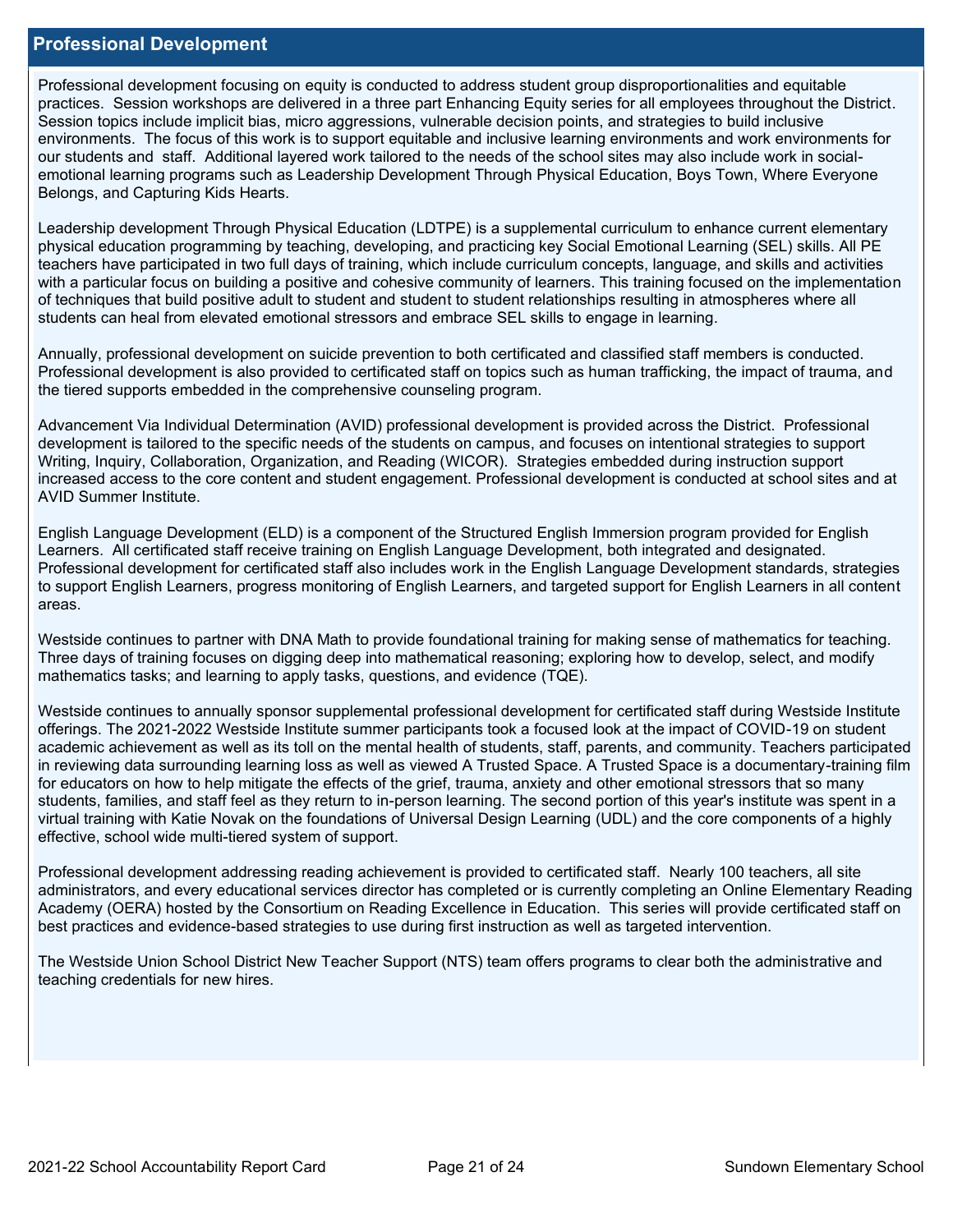The robust program for teachers consists of weekly meetings with a full-time release mentor. Each new teacher is provided with at least one hour of support per week. This includes support in the classroom, lesson planning, and working towards the achievement of an individualized goal based on the California Standards for the Teaching Profession (CSTP) that preassessments showed as an area of growth for the candidate. Each candidate works in collaboration with their mentor to set and work towards achieving this goal throughout the year. In addition, the NTS program offers candidates support in the form of professional development. Regularly occurring sessions include training on addressing the unique needs of student groups such as English Learners, using data to drive instruction, standards-based grading, the Individualized Educational Program (IEP) process, and classroom management.

The District's administrative program pairs new administrators with highly qualified coaches. These pairs meet for a total of at least 40 hours a year to work towards mastery of three self-developed goals based on the California Professional Standards for Educational Leaders (CPSEL). Additionally, candidates work with their coaches to complete at least 20 hours of professional development designed to further develop high standards of practice.

| This table displays the number of school days dedicated to staff development and continuous improvement. |     |    |    |  |  |  |
|----------------------------------------------------------------------------------------------------------|-----|----|----|--|--|--|
| <b>Subject</b>                                                                                           |     |    |    |  |  |  |
| Number of school days dedicated to Staff Development and Continuous Improvement                          | -80 | 65 | 60 |  |  |  |

# **Westside Union Elementary School District 2020-21 Local Accountability Report Card (LARC) Addendum**

## **Local Accountability Report Card (LARC) Addendum**

**2020-21 Local Accountability Report Card (LARC) Addendum Overview**



On July 14, 2021, the California State Board of Education (SBE) determined that the California Department of Education (CDE) will use the SARC as the mechanism to conduct a one-time data collection of the LEA-level aggregate test results of all school's local assessments administered during the 2020–2021 school year in order to meet the federal Every Students Succeeds Act (ESSA) reporting requirement for the Local Educational Agency Accountability Report Cards (LARCs).

Each local educational agency (LEA) is responsible for preparing and posting their annual LARC in accordance with the federal ESSA. As a courtesy, the CDE prepares and posts the LARCs on behalf of all LEAs.

Only for the 2020–2021 school year and the 2020–2021 LARCs, LEAs are required to report their aggregate local assessments test results at the LEA-level to the CDE by populating the tables below via the SARC. These data will be used to meet the LEAs' federal requirement for their LARCs. Note that it is the responsibility of the school and LEA to ensure that all student privacy and suppression rules are in place when reporting data in Tables 3 and 4 in the Addendum, as applicable.

The tables below are not part of the SBE approved 2020–2021 SARC template but rather are the mechanism by which these required data will be collected from LEAs.

For purposes of the LARC and the following tables, an LEA is defined as a school district, a county office of education, or a direct funded charter school.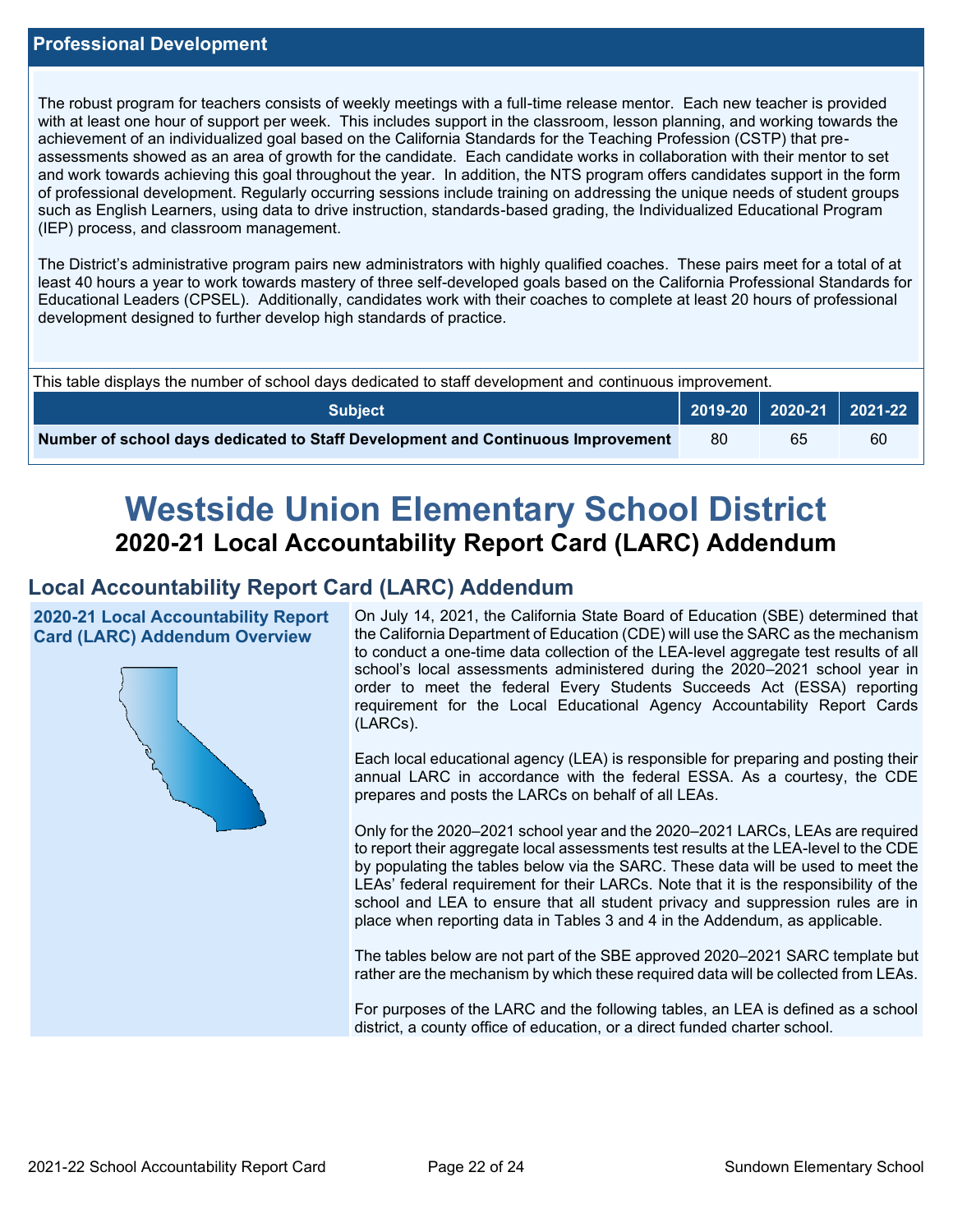| <b>2021-22 District Contact Information</b> |                                           |  |  |  |
|---------------------------------------------|-------------------------------------------|--|--|--|
| <b>District Name</b>                        | Westside Union Elementary School District |  |  |  |
| <b>Phone Number</b>                         | (661) 722-0716                            |  |  |  |
| Superintendent                              | Regina Rossall                            |  |  |  |
| <b>Email Address</b>                        | r.rossall@westside.k12.ca.us              |  |  |  |
| <b>District Website Address</b>             | www.westside.k12.ca.us                    |  |  |  |

## **2020-21 CAASPP Test Results in ELA by Student Group**

This table displays CAASPP test results in ELA by student group for students grades three through eight and grade eleven taking and completing a state-administered assessment. The CDE will populate this table for schools in cases where the school administered the CAASPP assessment. In cases where the school administered a local assessment instead of CAASPP, the CDE will populate this table with "NT" values, meaning this school did not test students using the CAASPP. See the local assessment(s) table for more information.

| <b>CAASPP</b><br><b>Student Groups</b>               | <b>CAASPP</b><br><b>Total</b><br><b>Enrollment</b> | <b>CAASPP</b><br><b>Number</b><br><b>Tested</b> | <b>CAASPP</b><br><b>Percent</b><br><b>Tested</b> | <b>CAASPP</b><br><b>Percent</b><br><b>Not Tested</b> | <b>CAASPP</b><br><b>Percent</b><br><b>Met or</b><br><b>Exceeded</b> |
|------------------------------------------------------|----------------------------------------------------|-------------------------------------------------|--------------------------------------------------|------------------------------------------------------|---------------------------------------------------------------------|
| <b>All Students</b>                                  | 6286                                               | 41                                              | 0.65                                             | 99.35                                                | 12.20                                                               |
| <b>Female</b>                                        | 3076                                               | 11                                              | 0.36                                             | 99.64                                                | 0.00                                                                |
| <b>Male</b>                                          | 3210                                               | 30                                              | 0.93                                             | 99.07                                                | 16.67                                                               |
| American Indian or Alaska Native                     | 13                                                 | $\mathbf 0$                                     | $\overline{\phantom{a}}$                         | 100.00                                               | --                                                                  |
| <b>Asian</b>                                         | 150                                                | $\mathbf 0$                                     | 0.00                                             | 100.00                                               | --                                                                  |
| <b>Black or African American</b>                     | 678                                                | 8                                               | 1.18                                             | 98.82                                                | --                                                                  |
| <b>Filipino</b>                                      | 93                                                 | 1                                               | 1.08                                             | 98.92                                                | --                                                                  |
| <b>Hispanic or Latino</b>                            | 3173                                               | 17                                              | 0.54                                             | 99.46                                                | 5.88                                                                |
| Native Hawaiian or Pacific Islander                  | --                                                 | $- -$                                           | $\sim$ $\sim$                                    | --                                                   | --                                                                  |
| <b>Two or More Races</b>                             | 369                                                | $\mathbf{1}$                                    | 0.27                                             | 99.73                                                | --                                                                  |
| <b>White</b>                                         | 1805                                               | 14                                              | 0.78                                             | 99.22                                                | 21.43                                                               |
| <b>English Learners</b>                              | 374                                                | $\overline{2}$                                  | 0.53                                             | 99.47                                                | $- -$                                                               |
| <b>Foster Youth</b>                                  | 136                                                | 4                                               | 2.94                                             | 97.06                                                |                                                                     |
| <b>Homeless</b>                                      | 990                                                | 4                                               | 0.40                                             | 99.60                                                | --                                                                  |
| <b>Military</b>                                      | 43                                                 | $\mathbf 0$                                     | 0.00                                             | 100.00                                               | --                                                                  |
| <b>Socioeconomically Disadvantaged</b>               | 3228                                               | 26                                              | 0.81                                             | 99.19                                                | 7.69                                                                |
| <b>Students Receiving Migrant Education Services</b> | $\qquad \qquad -$                                  | $\overline{\phantom{a}}$                        |                                                  | --                                                   | --                                                                  |
| <b>Students with Disabilities</b>                    | 906                                                | 41                                              | 4.53                                             | 95.47                                                | 12.20                                                               |